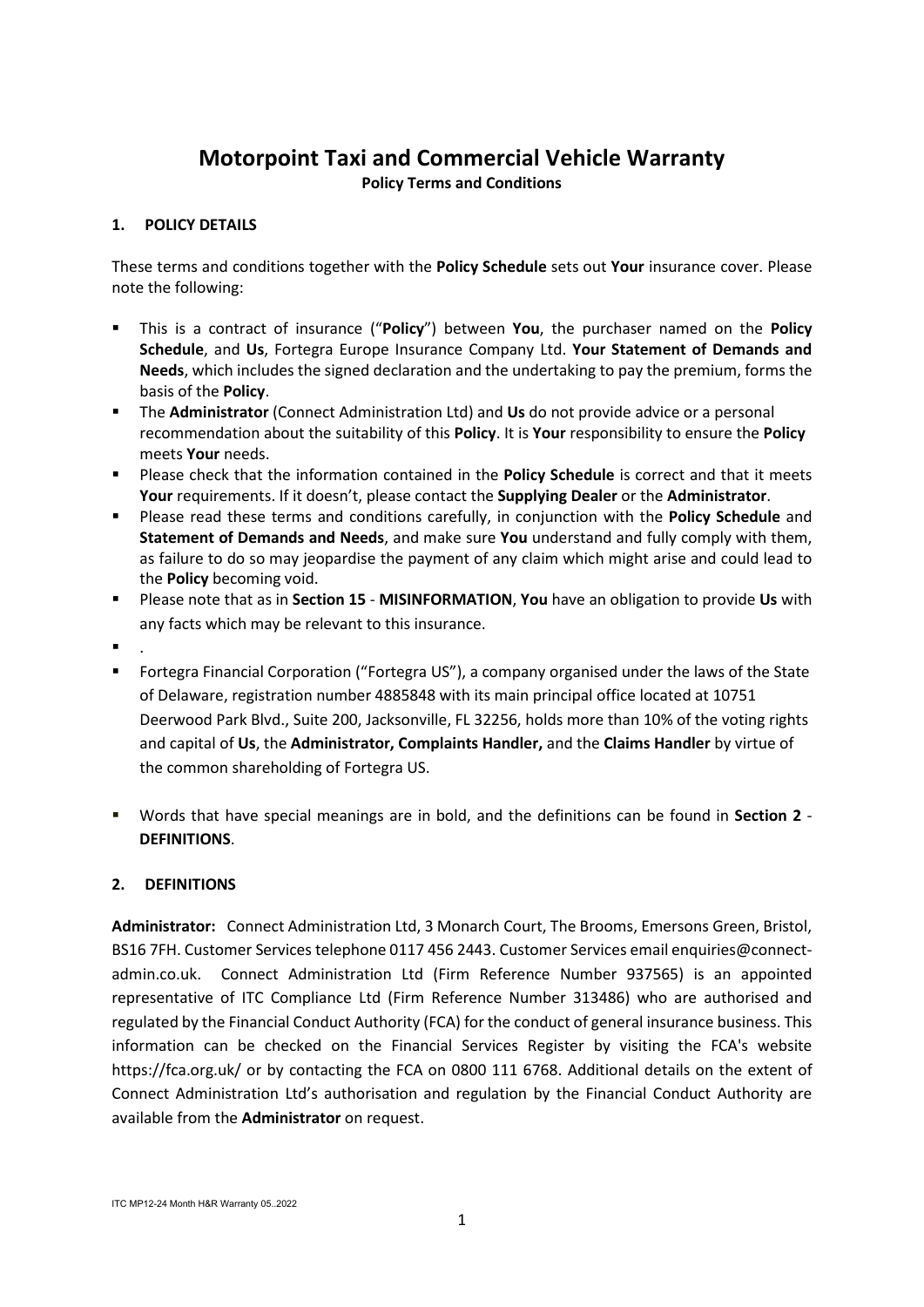**Approved Repairer:** A repairer appointed by the **Administrator** or **Claims Handler** or **Us**to undertake a **Repair** to the **Vehicle**.

**Claims Handler:** Defend Insurance Holding s.r.o.., having its registered address at: Roztylská 1860/1, Praha 4 - Chodov, 14800 Czech Republic. Telephone 0161 451 4812 Customer Services email [customerservice@defendinsurance.co.uk](mailto:customerservice@defendinsurance.co.uk)

**Complaints Handler: :** ITC Compliance Ltd**,** 3 Monarch Court, The Brooms, Emersons Green, Bristol, BS16 7FH. Customer Services telephone 0117 456 2443 email: [complaints@itccompliance.co.uk.](mailto:complaints@itccompliance.co.uk) ITC Compliance Ltd is authorised and regulated by the Financial Conduct Authority (FCA) for the conduct of general insurance, under Firm Reference number 313486. This information can be checked on the Financial Services Register by visiting the FCA's website https://register.fca.org.uk/s or by contacting the FCA on 0800 111 6768. Additional details on the extent of ITC Compliance Ltd's authorisation and regulation by the Financial Conduct Authority are available from the **Complaints Handler** on request

**Day-To-Day Motoring**: The use of **Your Vehicle** for social, domestic and pleasure purposes only, including journeys to and from a permanent place of work.

**Excess:** means the first **You** paid under **Your Motor Insurance Policy** under the terms of that policy

**Family Member: Your** spouse or civil partner, or a parent, grandparent, child, grandchild, brother, or sister.

**Incident Date:** The date of the incident where damage has occurred to the **Vehicle**.

**Mechanical Breakdown:** Means the failure of a mechanical or electrical component, causing a sudden stoppage of its function, for a reason other than deterioration or negligence. Damage caused by the effect of overheating or abuse is not regarded as a Mechanical Breakdown under the terms of the Policy.

### **MOT Certificate (VT20)**

MOT Certificate (VT20) issued by the **MOT Test** station.

### **MOT Test**

Ministry of Transport test completed by a company authorised by The **Vehicle** & Operator Services Agency to offer an MOT Testing service on behalf of the Secretary of State for Transport.

**Motor Insurance Policy:** an insurance policy issued to cover **Your** private car, which is owned and registered to **You**.

**Policy Schedule:** The schedule provided to **You** when **You** purchased this **Policy**, which contains **Your** details, details of the **Vehicle** and the **Policy** term.

**Property**: **Your** fixed address as detailed on **Your** schedule.

**Statement of Demands and Needs:** The Statement of Demands and Needs and declaration together with any additional information **You** may have supplied to **Us** in support of **Your** application for this **Policy**.

ITC MP12-24 Month H&R Warranty 05..2022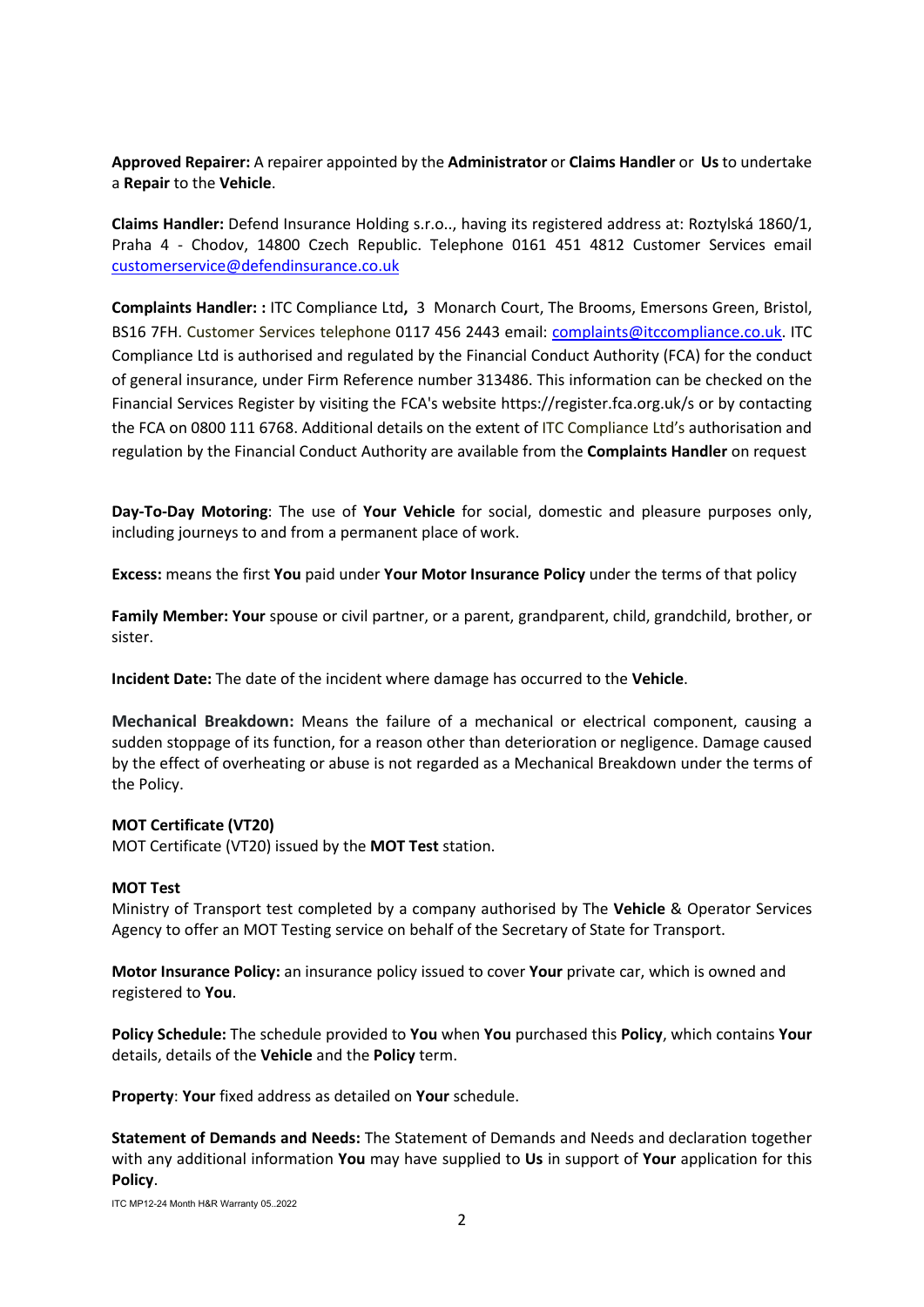**Supplying Dealer:** The car dealership that the **Vehicle** was purchased from.

**Territorial Limits:** The United Kingdom, Ireland, Isle of Man and the Channel Islands. Territorial limits will include the countries of the European Economic Area for a period of up to sixty (60) days for any one single trip.

**Vehicle:** The **Vehicle** purchased by **You** which meets the eligibility criteria set out in this **Policy**.

**We/Us/Our:** Fortegra Europe Insurance Company Ltd (Malta Company Registration Number C 84703), Office 13, SOHO Office The Strand, Fawwara Building, Triq I-Imsida, Gzira, GZR 1401, Malta. Fortegra Europe Insurance Company Ltd is authorised under the Insurance Business Act 1998 of the laws of Malta to carry out general business, and is regulated by the Malta Financial Services Authority, Triq l-Imdina, Zone 1, Central Business District, Birkirkara, CBD 1010, Malta. Deemed authorised by the Prudential Regulation Authority. Subject to regulation by the Financial Conduct Authority under reference number 805770, and limited regulation by the Prudential Regulation Authority. Details of the Temporary Permissions Regime, which allows EEA-based firms to operate in the UK for a limited period while seeking full authorisation, are available on the Financial Conduct Authority's website. Annual reports on **Our** solvency and financial position can be found at <https://www.fortegra.eu/solvency-and-financial-condition-report>

**You/Your:** Any individual who is detailed on the **Policy Schedule** and who has applied for this **Policy** and has agreed to pay the premium under this **Policy**.

### **3. ELIGIBILITY**

# **You are eligible for cover from the start date of this Policy if:**

- **You** are applying as an individual; and
- **You** are eighteen (18) years of age or over; and
- **You** are resident in the United Kingdom, Channel Islands or the Isle of Man; and
- **You** hold a current valid UK driving license; and
- **You** must be named as the Policyholder under a **Motor Insurance Policy.**

### **The Vehicle is eligible for this cover if it:**

- is a private **Vehicle** registered in the United Kingdom, Channel Islands or the Isle of Man; and
- has been purchased from the **Supplying Dealer**; and
- **E** is not older than eight (8) years at the start of this policy.

### **Please Note: The following Vehicles and Vehicle uses are NOT eligible for cover:**

- Any **Vehicle** that is not a right-hand drive **Vehicle**; and
- Emergency **Vehicle**s, buses, coaches, trucks, motor homes, trailers, heavy goods **Vehicle**s, licensed private hire **Vehicle**s, daily rental **Vehicle**s, breakdown and recovery **Vehicle**s; and
- **Vehicle**s used for road racing, track days (timed or untimed), rallying, pace-making, speed testing or any other competitive event; and
- Any **Vehicle** that has been modified after the purchase date.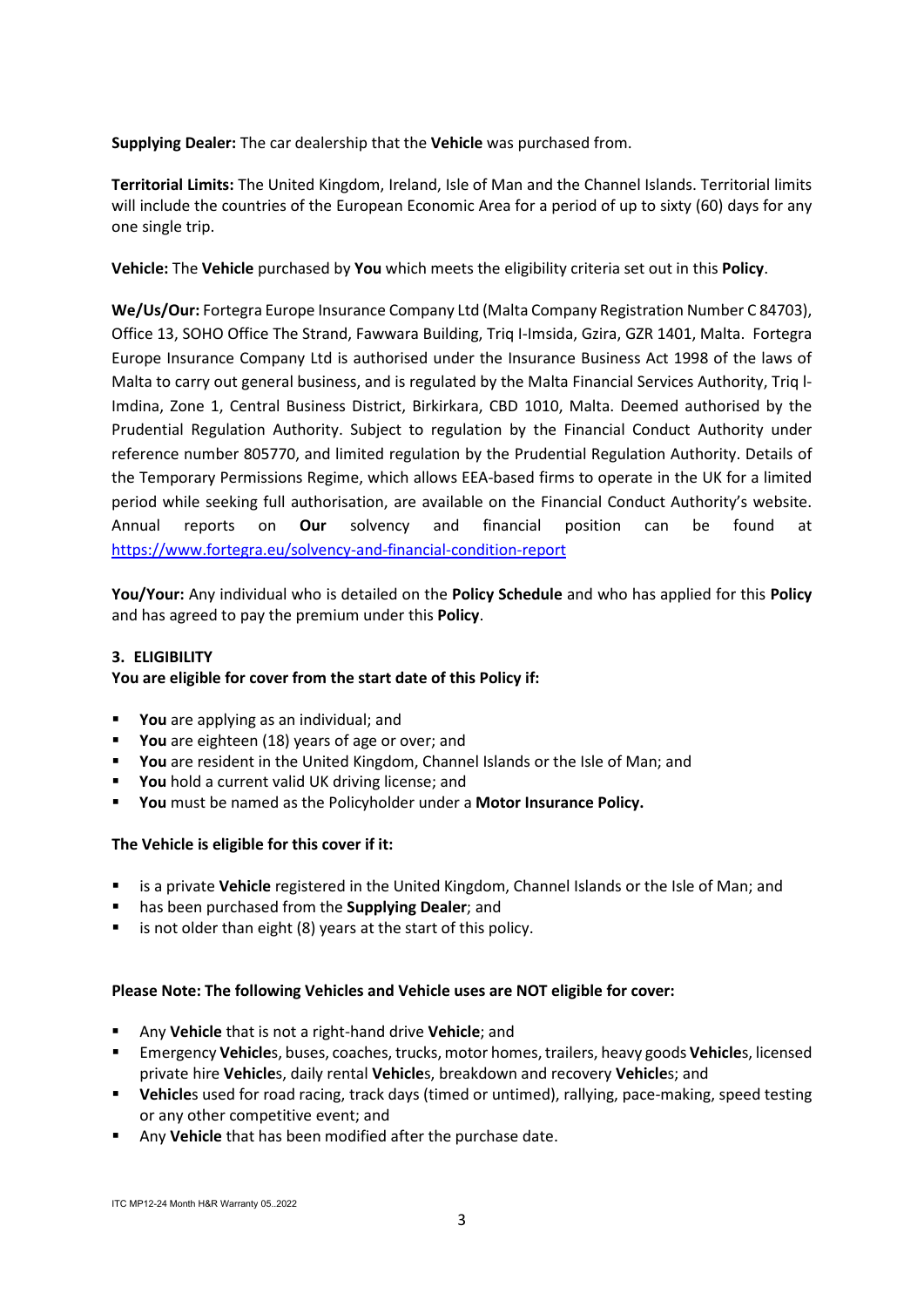### **4. POLICY TERM**

This **Policy** is for the chosen term, up to a maximum of twenty-four (24) months and is not renewable, as detailed on the **Policy Schedule**. **Your** cover will end at the earliest of any of the below:

- **You** failing to pay **Your** premium when due; or
- **You** or the **Vehicle** no longer meeting the eligibility criteria for **Your Policy**; or
- The **Vehicle** being sold or transferred to a new owner, other than under **Section 10 TRANSFERRING YOUR POLICY**; or
- The value of claims settled by **Us** having reached the limit, as defined in **Section 5 WHAT IS COVERED**; or
- The **Policy** being cancelled by either **You** or **Us;** or
- The start and expiry dates of the **Policy** as detailed on the **Policy Schedule.**
- The benefit of **Key Cover** and **Breakdown Cover** will commence from the delivery date as detailed on the **Policy Schedule** and will expire on the date of this Policy as detailed on your **Policy Schedule**

#### **5. WHAT IS COVERED**

| Cover                                                                                                                                                                                                                                                                                                                                                                                                                                                                  | <b>Benefit Limit</b>                                                             |
|------------------------------------------------------------------------------------------------------------------------------------------------------------------------------------------------------------------------------------------------------------------------------------------------------------------------------------------------------------------------------------------------------------------------------------------------------------------------|----------------------------------------------------------------------------------|
| <b>Mechanical Breakdown Insurance</b>                                                                                                                                                                                                                                                                                                                                                                                                                                  |                                                                                  |
| <b>PARTS COVERED</b><br>Please see your Proposal Form for details of the maximum amounts that may be paid<br>for each and any claim. These may be subject to lower limits as stated on these pages.<br>All limits include VAT. There is no restriction to the number of claims You can make.<br>This Policy covers All mechanical and electrical parts (including labour to fit them), of<br>the insured Vehicle against Mechanical Breakdown and including the below. | Maximum of<br><b>Purchase Price</b><br>of Vehicle<br>including VAT<br>per claim. |
| <b>Oil seals</b><br>Crankshaft front seal, camshaft oil seal, auxiliary shaft oil seal, gearbox rear seal, drive<br>shaft(s) seals and differential pinion seal and where an engine or gearbox repair<br>requires oil seals or gaskets.<br><b>Casings</b>                                                                                                                                                                                                              |                                                                                  |
| If any of the covered parts fail and this damages the casings, they will also be covered.<br><b>Working materials</b>                                                                                                                                                                                                                                                                                                                                                  |                                                                                  |
| Oils, oil filter and anti-freeze are covered only if it is essential to replace them because<br>of the failure of a part which is covered under this Policy.                                                                                                                                                                                                                                                                                                           |                                                                                  |
| <b>Air Conditioning System</b><br>In the event of a valid claim, maximum contribution to system re-gas is £45.00 inc VAT.                                                                                                                                                                                                                                                                                                                                              |                                                                                  |
| <b>Excluding:</b><br>Cracked or porous cylinder heads and blocks, burnt valves and any skimming/pressure<br>testing. Body, paint, glass, interior/exterior trim, key fobs and key cards, in-car                                                                                                                                                                                                                                                                        |                                                                                  |
| entertainment/ communication systems and connected equipment including satellite                                                                                                                                                                                                                                                                                                                                                                                       |                                                                                  |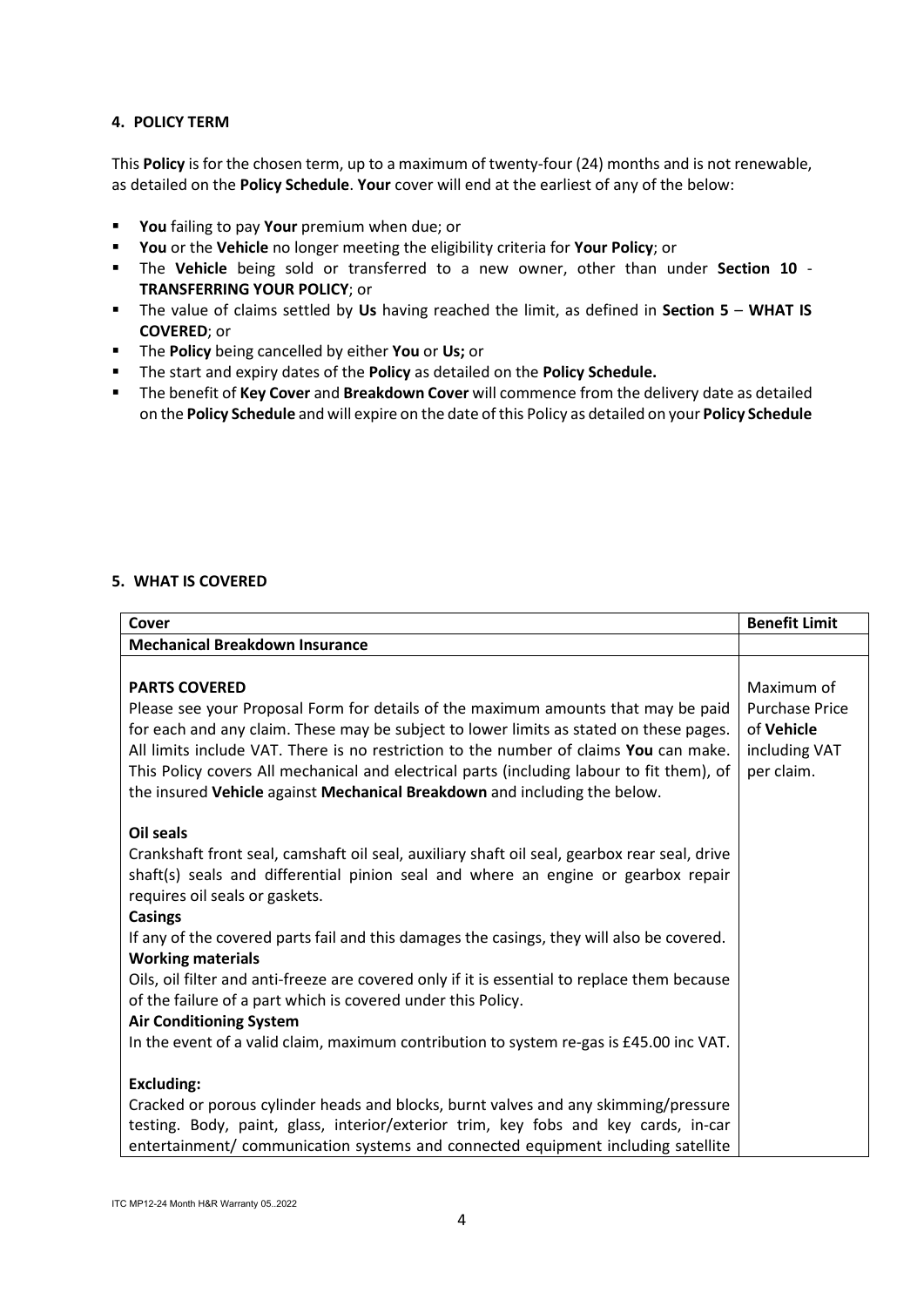| navigation, catalytic converters and diesel particulate filters, wheels, airbag and system, |  |
|---------------------------------------------------------------------------------------------|--|
| electrical wiring, wiring looms, hoses, pipes, cables, brake seizure and corrosion.         |  |
| Service items and other components subject to routine maintenance or periodic repair        |  |
| or replacement such as plugs, HT leads, brake frictional material, clutch facings, wiper    |  |
| blades/rubbers, auxiliary belts, light bulbs/units, tyres, batteries, exhaust systems [this |  |
| is not a complete list].                                                                    |  |
|                                                                                             |  |

| Cover                                                                                                                                  |                                                                                                                                                                                                                                                                               | <b>Benefit Limit</b>                           |
|----------------------------------------------------------------------------------------------------------------------------------------|-------------------------------------------------------------------------------------------------------------------------------------------------------------------------------------------------------------------------------------------------------------------------------|------------------------------------------------|
| Key(s) Cover                                                                                                                           |                                                                                                                                                                                                                                                                               |                                                |
| 1.                                                                                                                                     | Loss Cover – the reasonable cost of replacing the Key(s) in the event they have<br>been accidentally lost by You. If no Key(s) can be cut or obtained, the reasonable<br>cost of replacing the <b>Lock(s)</b> will be covered.                                                | Maximum of<br>£500 including<br>VAT per claim. |
| 2.                                                                                                                                     | <b>Theft Cover</b> -the reasonable cost of replacing the $Key(s)$ in the event they have<br>been stolen from You. If no Key(s) can be cut or obtained, the reasonable cost of<br>replacing the Lock(s) will be covered.                                                       |                                                |
| 3.                                                                                                                                     | Vehicle Entry Cover - if a duplicate Key is not readily available, a contribution of up<br>to £50 including VAT towards the cost of gaining entry to the Vehicle in the event<br>the Key(s) have been locked inside the Vehicle or accidentally broken in the Lock by<br>You. |                                                |
| Note:<br>In the event of Loss or Theft of Your Key(s), You must notify the Police and<br>$\bullet$<br>obtain a Crime Reference Number. |                                                                                                                                                                                                                                                                               |                                                |

| Cover                                                                                                                                                                                                                                                                                                                                                                                          |                      |
|------------------------------------------------------------------------------------------------------------------------------------------------------------------------------------------------------------------------------------------------------------------------------------------------------------------------------------------------------------------------------------------------|----------------------|
| <b>Breakdown Cover</b>                                                                                                                                                                                                                                                                                                                                                                         | <b>Benefit Limit</b> |
| <b>Roadside Recovery</b>                                                                                                                                                                                                                                                                                                                                                                       | Up to 6 call         |
| If the Vehicle suffers a Breakdown, this includes running out of fuel, help will be sent to<br>the scene of the Breakdown and We will pay call out fees and mileage charges needed<br>to repair or assist with the Vehicle. If, in the opinion of the Recovery Operator, they are<br>unable to repair the Vehicle at the roadside the Recovery Controller will assist in the<br>following way: | outs                 |
| • arrange for the Vehicle, You and up to five (5) passengers to be recovered to the<br>nearest garage able to undertake the repair, or;<br>• If the above is not possible at the time of the Breakdown they will arrange for the<br>Vehicle, You and up to five (5) passengers to be transported to Your home address or<br>original destination.                                              |                      |
| <b>Home Assist</b>                                                                                                                                                                                                                                                                                                                                                                             |                      |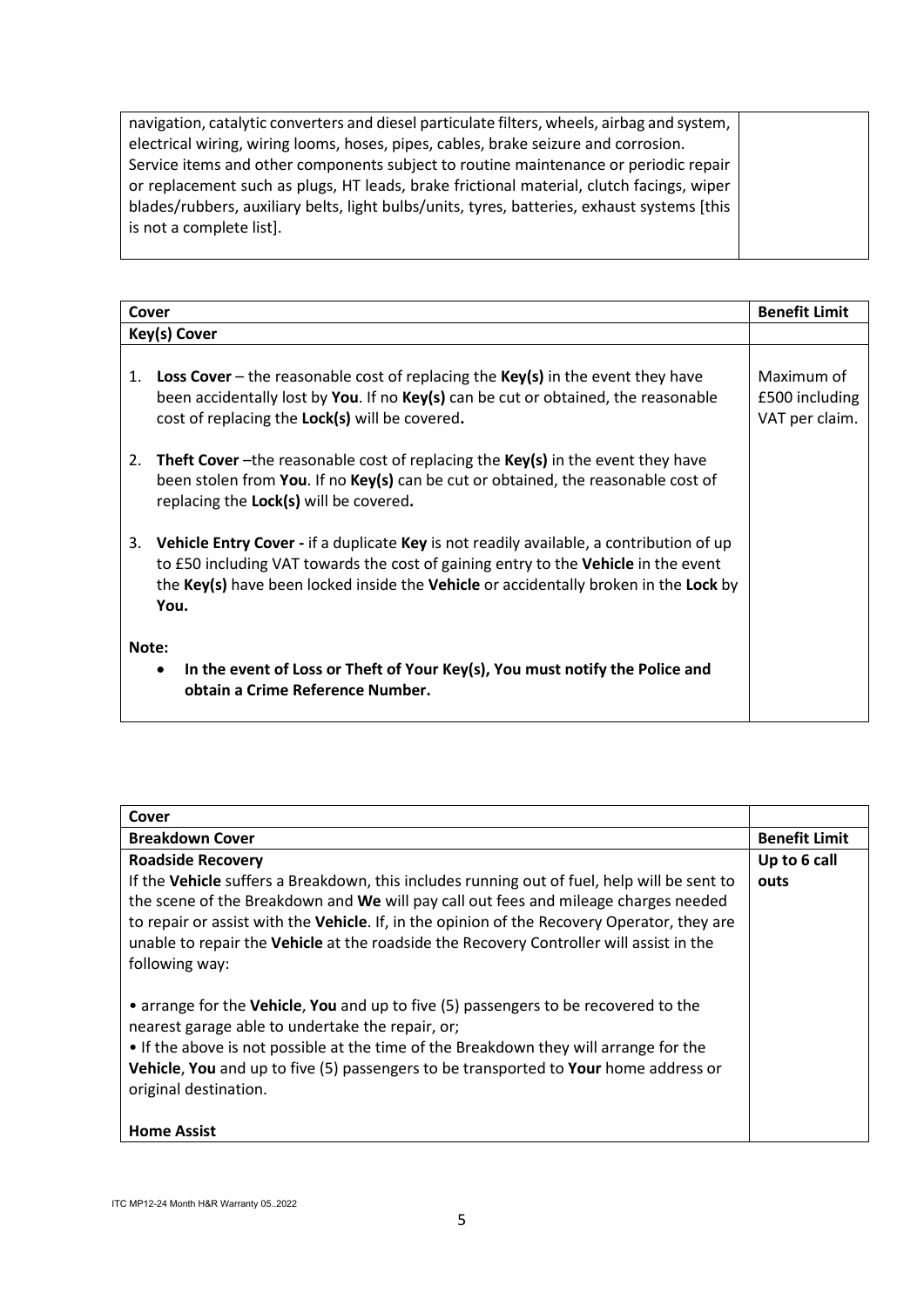A Recovery Operator will be dispatched to **Your** home address or within a one mile radius. Attempts will be made to repair **Your Vehicle** on the spot. If a repair is not possible they will transport **Your Vehicle** to the nearest repairing garage.

### **Emergency Overnight Accommodation\***

If Call Assist decide on alternative accommodation **We** will pay a maximum of £25 per person for one night for **You** and up to 5 passengers.

\*These services will be offered on a pay/claim basis, which means that **You** must pay initially and Call Assist will send **You** a claim form for reimbursement, which will be dealt with by the Control Centre within a short period of time. Before arranging these services, authorisation must be obtained from the Rescue Controller.

### **Caravans and Trailers**

If the **Vehicle** suffers a Breakdown and **Your** caravan/trailer is attached, providing it is fitted with a standard towing hitch and does not exceed 7.0104 metres (23 feet) in length, **Your** caravan/ trailer will be recovered with the **Vehicle** at no extra cost.

# **What to do if you break down**

If the **Vehicle** breaks down please call the 24 hour Control Centre on: 01206 812 763 (UK only) (This telephone number is strictly for rescue purposes only) The Rescue Controller will assist **You** professionally, sympathetically and deal with **Your** request quickly.

Please have the following information ready to give to the Rescue Controller, who will use this to validate **Your** policy. Tell them;

1) **You** are a Defend customer

2) **Your** return telephone number with area code

3) **Your** Policy type and number and the **Vehicle** registration

4) The precise location of the **Vehicle** (or as accurately as **You** are able in the circumstances)

5) What seems to be the problem (for example, if **You** have a puncture tell the Controller **Your** tyre size).

The Rescue Controller will take **Your** details and ask **You** to remain by the telephone **You** are calling from. Once arrangements have been made they will telephone to advise who will be coming out to **You** and how long they are expected to take. **You** will then be asked to return to the **Vehicle**.

Please remember to guard **Your** safety at all times but remain with or nearby the **Vehicle** until the Recovery Operator arrives. Once the Operator arrives at the scene please be guided by his/her safety advice.

If the Police are present please advise them that **You** have contacted **Your** recovery service or give them the telephone number to call on **Your** behalf.

**Cover**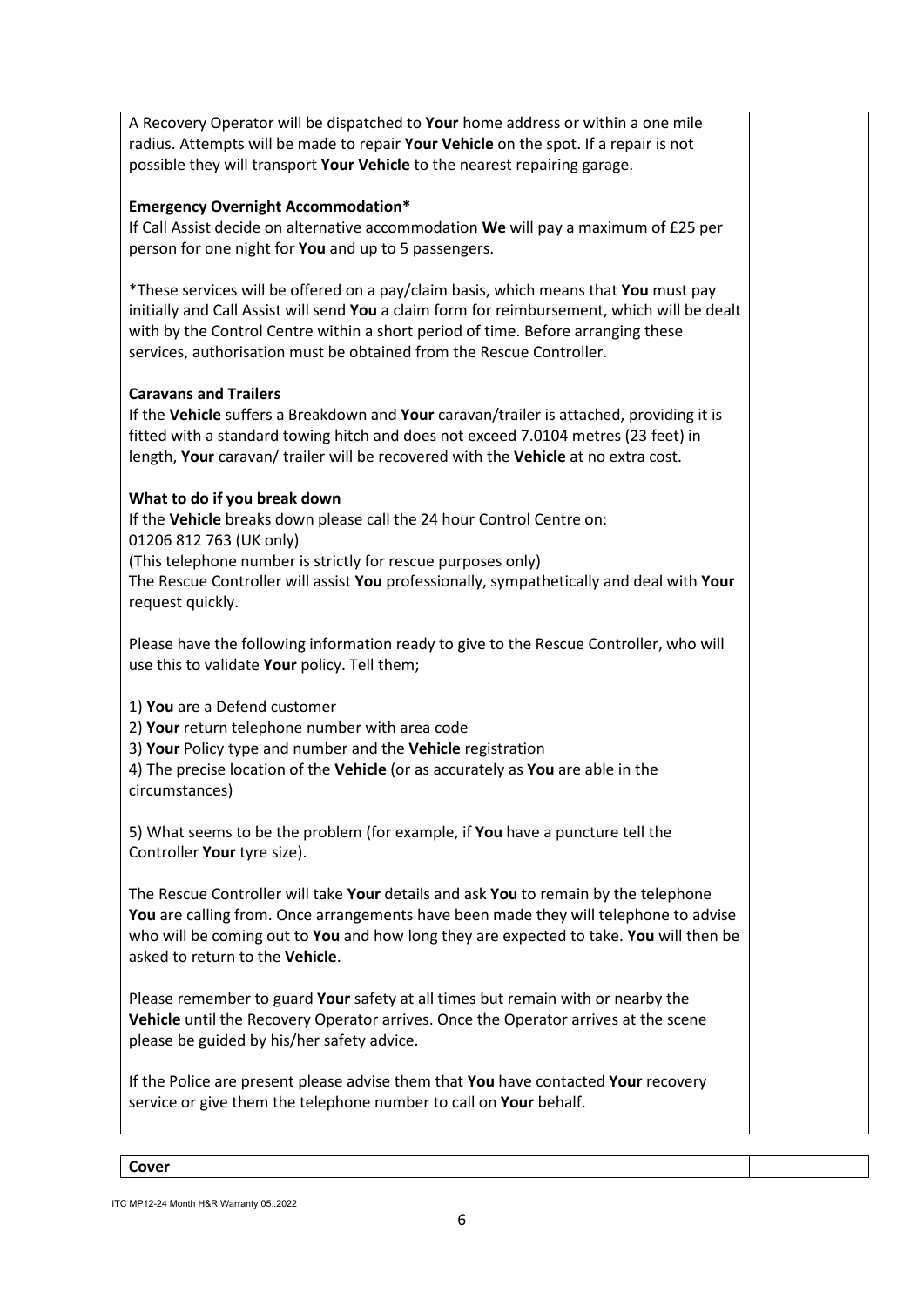| <b>MOT Test Insurance</b>                                                                                                                                                                                                                                                                                                                                                                                                                                                                                                                                                                                                                                                                                                                                                                                                                                                                                                                                                                                                                                                                                                                                                                                                                                                                                                                                                                                                                                                                                                                                                                                                                                                                                                         |                                  |
|-----------------------------------------------------------------------------------------------------------------------------------------------------------------------------------------------------------------------------------------------------------------------------------------------------------------------------------------------------------------------------------------------------------------------------------------------------------------------------------------------------------------------------------------------------------------------------------------------------------------------------------------------------------------------------------------------------------------------------------------------------------------------------------------------------------------------------------------------------------------------------------------------------------------------------------------------------------------------------------------------------------------------------------------------------------------------------------------------------------------------------------------------------------------------------------------------------------------------------------------------------------------------------------------------------------------------------------------------------------------------------------------------------------------------------------------------------------------------------------------------------------------------------------------------------------------------------------------------------------------------------------------------------------------------------------------------------------------------------------|----------------------------------|
| Your MOT Cover begins ninety (90) days after Your Issue date. If Your MOT is due in this<br>ninety (90) day period, prior to Your period of cover, then cover will not apply to that<br>MOT. It will instead apply to Your next MOT.                                                                                                                                                                                                                                                                                                                                                                                                                                                                                                                                                                                                                                                                                                                                                                                                                                                                                                                                                                                                                                                                                                                                                                                                                                                                                                                                                                                                                                                                                              | Maximum of<br>£750 per<br>claim. |
| What is covered?<br>We will pay the reasonable cost of repairing or replacing such part or parts of Your<br>Vehicle listed below up to a maximum of £750 (inclusive of VAT) in the event of a part<br>or parts covered herein being cited on an official "Refusal of an MOT Certificate" (Form<br>VT30) as the reason for Your Vehicle failing to pass the MOT Test during the period of<br>cover.                                                                                                                                                                                                                                                                                                                                                                                                                                                                                                                                                                                                                                                                                                                                                                                                                                                                                                                                                                                                                                                                                                                                                                                                                                                                                                                                |                                  |
| Lighting Equipment: Front and rear lamps, headlamps, stop lamps, rear<br>reflectors, direction indicators, hazard warning lamps, switches, tell tales, high<br>intensity discharge (HID), LED headlamps, washing and levelling system, power<br>steering malfunction indicator lamp (MIL), electronic parking brake MIL,<br>illumination of speedometers, brake fluid level warning lamps, electronic<br>stability control system MIL, tyre pressure monitoring system warning lamp.<br>Steering and Suspension: Steering control, steering mechanism, power steering,<br>$\bullet$<br>transmission shafts, wheel bearings, front suspension, rear suspension, shock<br>absorbers, wheel alignment, steering, suspension, brake, transmission dust<br>covers / gaiters, and steering wheel locking mechanism.<br>Brakes: ABS warning system / controls, condition of service brake system,<br>٠<br>condition of parking brake system, service brake performance, parking brake<br>performance, brake fluid levels where below the minimum indication.<br>Seatbelts: All seatbelts mountings, their condition and operation; front driver's<br>٠<br>and passenger seat mountings; driver's seat adjustment mechanism, backrest<br>security in an upright position and Supplementary Restraint Systems (SRS)<br>including airbags and seatbelt pre-tensioners.<br>General: Emission control systems including catalytic converter, electronic<br>$\bullet$<br>stability control system, fuel injection, engine mountings, ECU replacement as a<br>result of calibration failure to meet MOT exhaust gas emission standards, horn,<br>mirrors, registration plates, speedometer, driving controls, windscreen wipers<br>and washers. |                                  |

# **Transferrable cover**

**You** may transfer **Your Policy** subject to the conditions in **Section 10** -**TRANSFERRING YOUR POLICY** where a **Family Member** takes ownership of the **Vehicle.**

### **6. WHAT IS NOT COVERED**

### **What You are not covered for Mechanical Breakdown Insurance**

**i. We** will not accept liability for any claim which is reported to the **Claims Handler** more than fourteen (14) days after the relevant fault is discovered.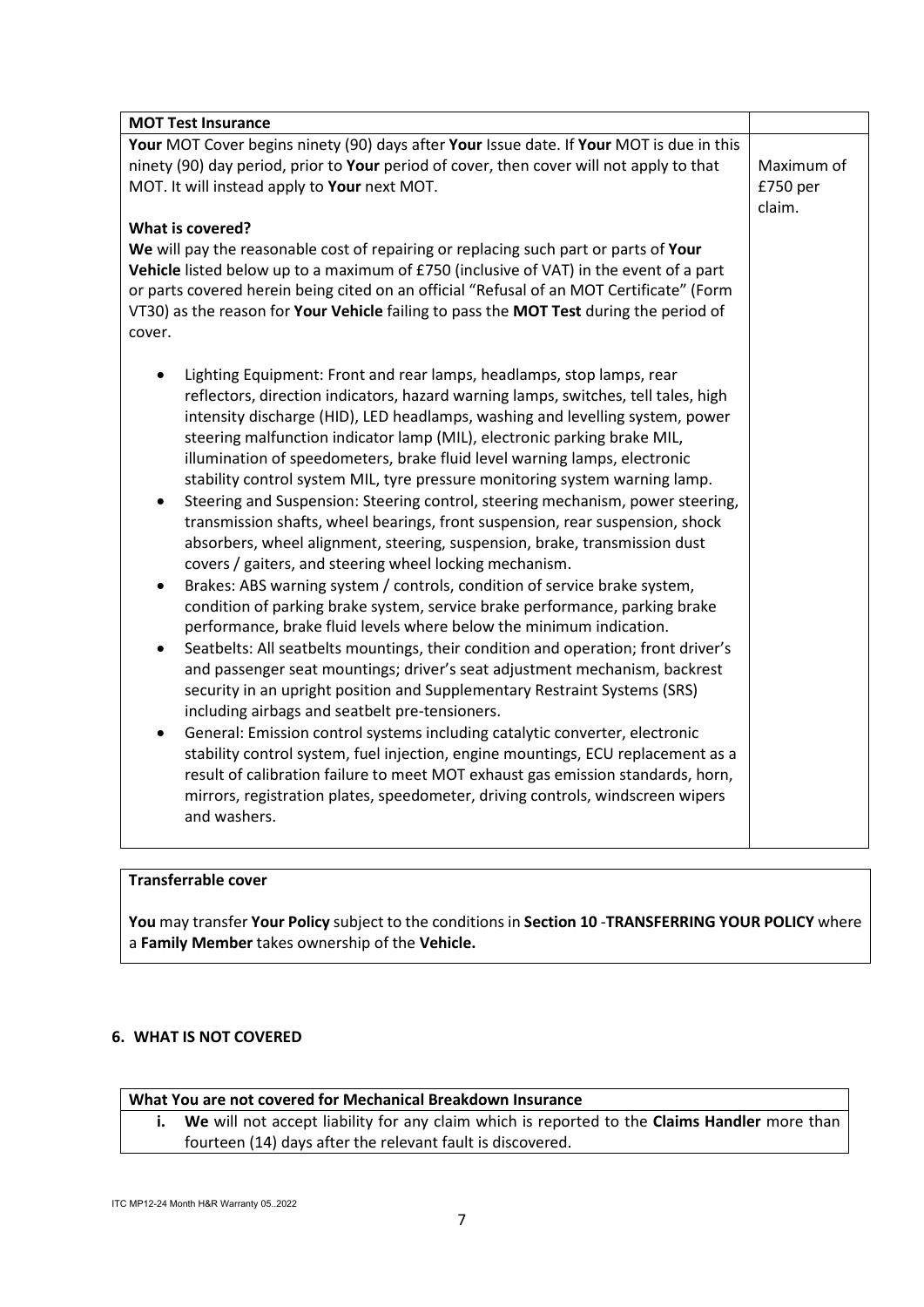- **ii. We** will not accept liability for any claim where the repair has not commenced within fourteen (14) days of the relevant fault being reported to the **Claims Handler**.
- **iii.** The **Policy** does not apply to: **Vehicle**s used any kind of timed competition or race; or nonstandard customized or modified **Vehicle**s.
- **iv. We** will not accept any liability for damage caused by: Neglect, corrosion, any foreign matter, getting into or onto a part; lack of servicing, the effects of over-heating, whether caused by an insured part or not; freezing, abuse, damage to parts not covered by this **Policy** or consequential damage; or damage to parts **We** cover caused by parts not covered by the **Policy**.

**We** will not accept liability for:

- The effects of poor repairs, faults or defects at the time of the sale.
- Parts which have been fitted incorrectly
- Parts which are of faulty manufacture or design or
- Parts not fitted as standard or optional extra by the manufacturer, unless cover for such items is agreed beforehand.

The Policy excludes any damage caused by fire, accident or any road hazard whether or not insured under any motor insurance or accidental damage policy. It does not provide cover for other people or physical injury. **We** will not accept liability for damage caused by war risks, sonic booms or nuclear radiation.

#### **What You are not covered for Key:**

- **i.** Any claim where the **Incident Date** is before the **Policy** start date.
- **ii.** Any claim which is not reported within thirty (30) days of the **Incident Date**.
- **iii.** The cost of any routine maintenance or adjustments or where **Key(s)** or **Locks(s)** don't function or have failed for any reason.
- **iv.** Any claim relating to damage to **Lock(s)** caused by attempted theft or malicious damage.
- **v.** Any claim directly or indirectly caused as a result of the theft of the **Key(s)** by any person known to **You** who has reasonable access to the **Key(s),** including but not limited to a **Family Member.**
- **vi.** The cost of repairing or replacing any **Lock(s)** where they have been damaged by anyone other than **You** gaining entry to the **Vehicle** or **Property**.
- **vii.** Any claim relating to a road traffic accident.
- **viii.** Any claim arising from manufacturing defects, inherent design faults or where the **Key(s)** or **Lock(s)** are subject to recall or replacement by the manufacturer.
- **ix.** The cost of any fares, tolls, delivery or insurance relating to car hire.
- **x.** Any claim relating to damage caused by neglect or a deliberate, careless act or omission by **You**.
- **xi.** Any claim for loss or theft that is not accompanied by a Crime Reference Number.
- **xii.** Any amount that exceeds the benefit level per claim or in total, as detailed in **Section 5 – WHAT IS COVERED**.
- **xiii.** If during the **Policy term** the **Vehicle** is used for any of the excluded uses that appear in **Section 3 - ELIGIBILITY**.
- **xiv.** For consequential damage of any kind or any consequential loss, injury or damage.

#### **What You are not covered for Breakdown Cover**: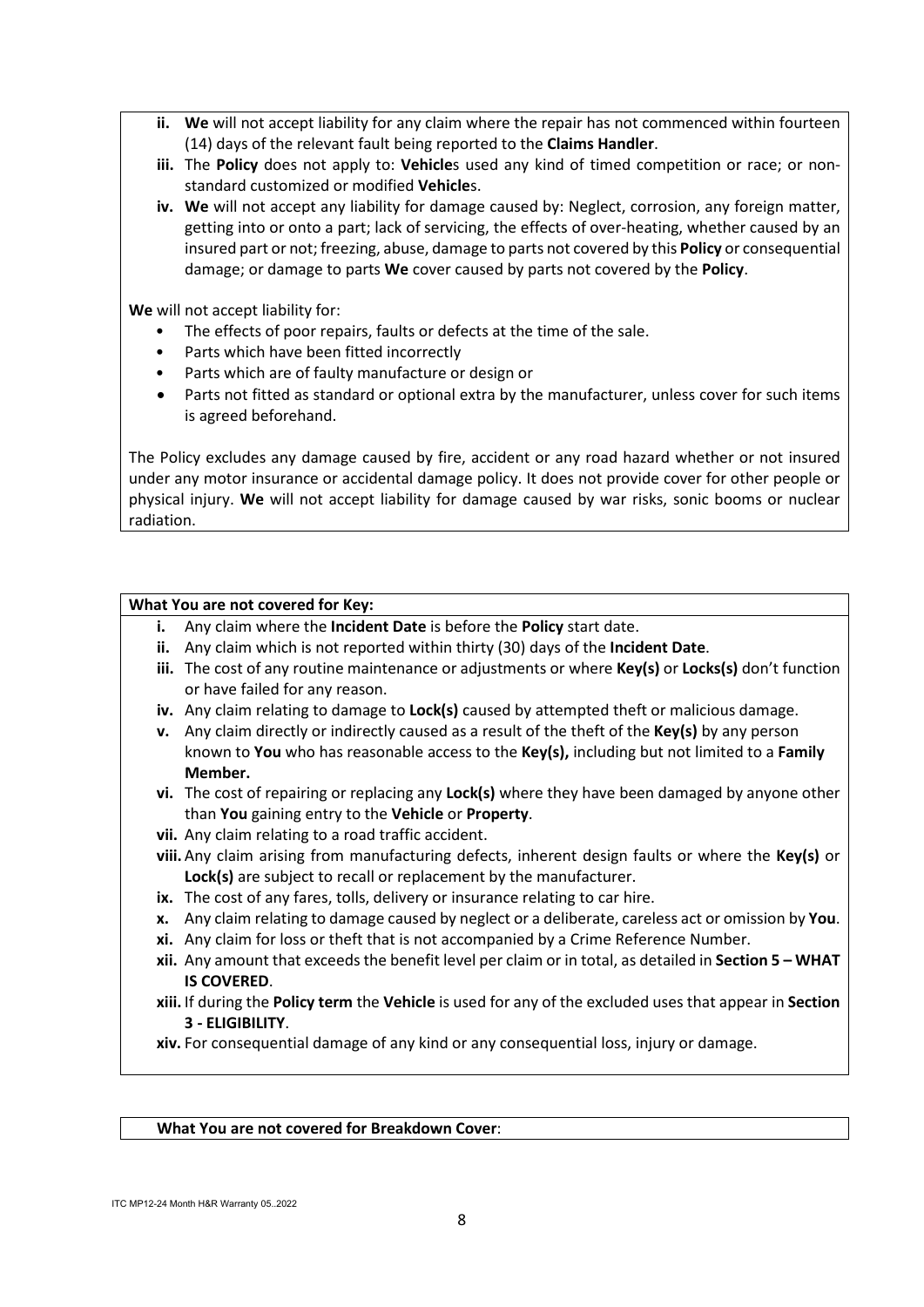- **i.** Assistance due to an accident, fire, theft or vandalism or other incident normally covered by a **Motor Insurance Policy**. Assistance can be arranged if **You** agree to pay for the service provided. (**You** may be able to recover these costs under the terms of **Your Motor Insurance Policy**).
- **ii.** Any caravan/trailer being towed where the total length exceeds 7.0104 metres (23 feet) and where it is not attached to the **Vehicle** with a standard towing hitch.
- **iii. Vehicle**s not registered as having Motorpoint Breakdown Cover.
- **iv.** The cost of any parts, components or materials used to repair the **Vehicle**.
- **v.** Any costs or expenses not authorised by the Rescue Controller.
- **vi.** The cost of food, drinks, telephone calls or other incidentals.
- **vii.** The cost of alternative transport other than to **Your** destination or home.
- **viii.** The cost of fuel, oil or insurance for a hire **Vehicle**.
- **ix.** The recovery of the **Vehicle** and passengers if repairs can be carried out at or near the scene of the Breakdown within a reasonable time. If recovery takes effect **You** are entitled to recovery to only one address in respect of any one Breakdown.
- **x.** Overnight accommodation or car hire charges if repairs can be carried out at or near the scene of the Breakdown within an agreed time.
- **xi.** Breakdowns caused by failure to maintain the **Vehicle** in a roadworthy condition including maintenance or proper levels of oil and water. If, in the opinion of the Recovery Operator, **We** should terminate **Your Policy** immediately, **We** will notify **You** by letter as to what action **We** have taken.
- **xii.** Any request where service cannot be effected because the **Vehicle** does not carry a serviceable spare wheel and locking wheel nut and/or manufacturer approved emergency foam fill kit.
- **xiii.** Any request for service if the **Vehicle** cannot be reached due to snow, mud, sand or flood or where the **Vehicle** is not accessible or cannot be transported safely and legally using a standard transporter.
- **xiv.** Any request for service if the **Vehicle** is over 5000kg GVM, or used in any sort of rally, speed testing, racing or any kind of competition or trial other than 'Treasure Hunts'.
- **xv.** Overloading of the **Vehicle** or carrying more passengers than it is designed to carry.
- **xvi.** Claims not notified prior to expenses being incurred.
- **xvii.** The charges of any other company (including Police recovery) other than a Recovery Operator appointed by Call Assist or of car hire or accommodation charges except those authorised by Call Assist.
- **xviii.** Loss or damage to the **Vehicle** or its contents.
- **xix.** Direct or indirect loss, damage or liability caused by, contributed to or arising from:
	- a. Ionising radiation or contamination by radioactivity from an irradiated nuclear fuel or from nuclear waste from the combustion of nuclear fuel.
	- b. The radioactive, toxic, explosive or other hazardous properties of any nuclear assembly or nuclear component thereof.
	- c. Any results of war, invasion, act of foreign enemy, hostilities (whether war be declared or not), civil war, rebellion, revolution, military or usurped power.
	- d. Any false or fraudulent claims.
	- e. Failure to comply with requests by Call Assist or the Recovery Operators concerning the assistance being provided.
	- f. Fines and penalties imposed by the Police or Courts.
	- g. Any charges where **You**, having contacted the Rescue Controller, effect recovery or repairs by other means.
	- h. Ferry and Toll charges.
	- i. Any claims relating to non-standard, customised or modified **Vehicle**s unless declared and agreed with **Us** prior to taking the insurance.
	- j. Any service or insurance cover where remedial action has not taken place following a previous Breakdown.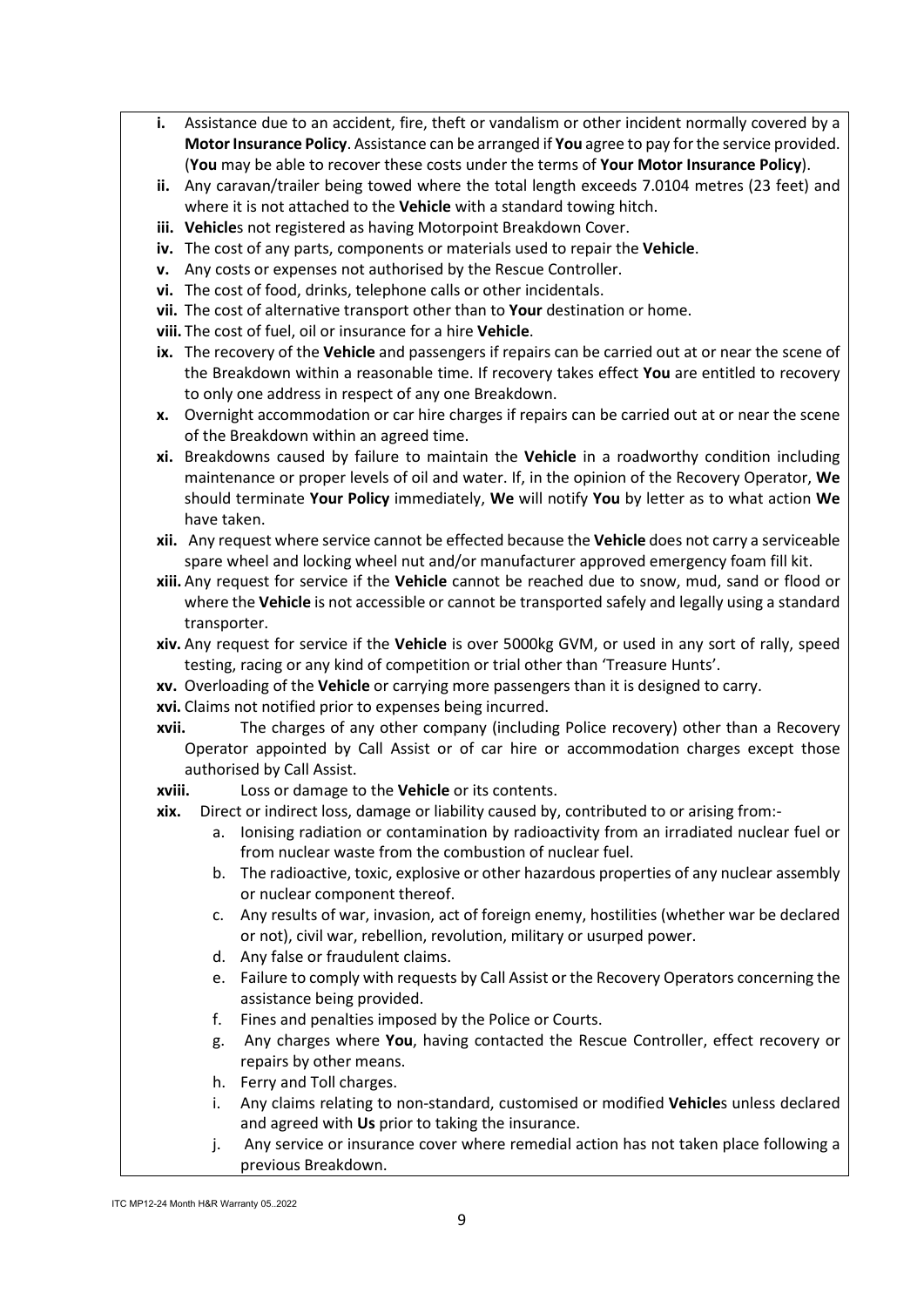k. More than six (6) callouts per Policy per year.

### **We** will not pay for:

- **i.** Bulbs, fuses, wiring or connections
- **ii.** Tyres or wheels
- **iii.** Brake pads and shoes where the condition is wear related
- **iv.** Bodywork or glass
- **v.** Exhaust system
- **vi.** Items listed as "advisory" only
- **vii.** Adjustments, tuning or cleaning
- **viii.** The **MOT Test** or re-test fee
- **ix.** Service items, including but not limited to leads, spark plugs, belts, wiper blades, batteries, antifreeze, fluids, grease, fuel or oils.

These exclusions apply to the MOT section of **Your** cover.

- a. Damage caused by a road traffic accident and/or fire
- b. Structural damage, rust or corrosion
- c. Parts fitted as part of the repairs that are not detailed under the **What is covered** section
- d. Repairs arising as a result of any deliberate damage, neglect or misuse of **Your Vehicle** or any modifications such as the fitting of replacement or experimental parts or other equipment not approved by the manufacturer
- e. Repair or servicing of **Your Vehicle** or parts subject to recall for repair or replacement by the manufacturer
- f. A fault or defect in any part which can reasonably be said to have been known to exist before the commencement of the period of cover
- g. Any repairs covered under the manufacturer's or supplier's warranty or any other form of cover
- h. VAT where you are VAT registered

### **7. HOW TO MAKE A CLAIM**

| <b>Mechanical Breakdown Insurance</b> |                                                                                                 |
|---------------------------------------|-------------------------------------------------------------------------------------------------|
| <b>Stage</b>                          | <b>Explanation</b>                                                                              |
| Step 1                                | <b>NOTIFY THE CLAIMS HANDLER</b>                                                                |
|                                       | Telephone the Claims Handler at 0161 451 4812. The Claims Handler will make a note of           |
|                                       | Your claim and advise You of the location of Your nearest Approved Repairer.                    |
|                                       | IMPORTANT: In order for the Claims Handler to pay the Approved Repairer directly, You           |
|                                       | (not the repairer) must notify the CLAIMS HANDLER of Your claim. This must be done before       |
|                                       | You give permission to a repairer to carry out any fault finding or remedial work. Notification |
|                                       | from a repairer of a possible claim will not be accepted by the Claims Handler.                 |
| Step 2                                | <b>CONTACT THE REPAIRER</b>                                                                     |
|                                       | Book Your Vehicle in with the repairer and give Your permission to carry out any fault          |
|                                       | finding/diagnosis or dismantling necessary.                                                     |

ITC MP12-24 Month H&R Warranty 05..2022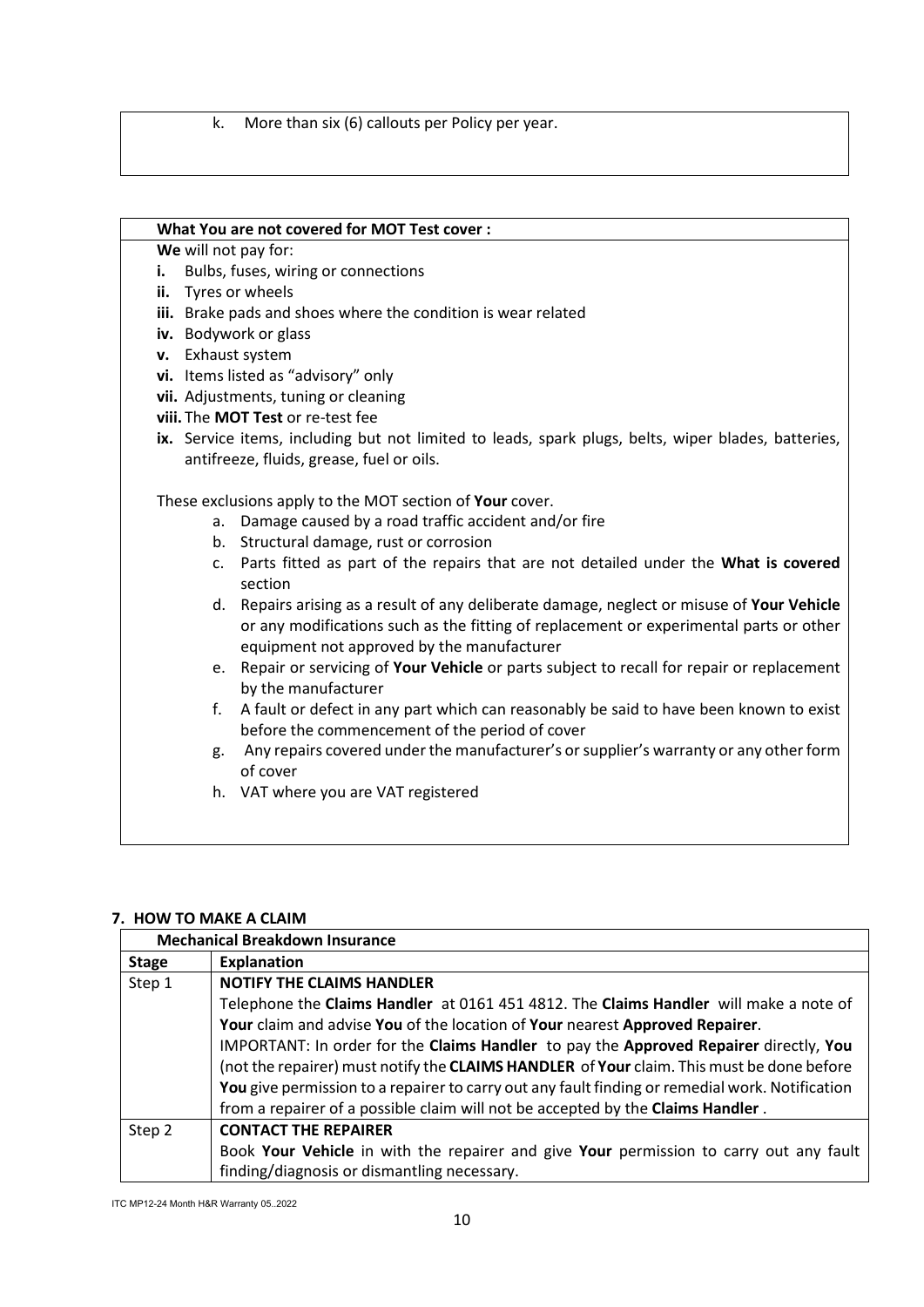| Step 3     | <b>REPAIRER OBTAINS AUTHORITY</b>                                                                    |
|------------|------------------------------------------------------------------------------------------------------|
|            | Once Your Vehicle, Policy Schedule and service records have been handed to the repairer              |
|            | they will contact the Claims Handler to request approval for repairs.                                |
| Step 4     | <b>AUTHORITY FOR CLAIM VALUE</b>                                                                     |
|            | If Your claim is accepted, an authorisation number will be issued to the repairer for the            |
|            | amount that will be paid under this Policy.                                                          |
|            | You are responsible for paying any amount the repairer charges over and above the                    |
|            | authorised amount.                                                                                   |
| Step 5     | <b>PAYMENT OF THE CLAIM</b>                                                                          |
|            | On completion of the repairs, the repairer must submit an invoice directly to the Claims             |
|            | Handler . The invoice must clearly show the authorisation number given, details of who the           |
|            | Claims Handler should pay and contain full details of the repairs, including details of all          |
|            | part(s) used, labour and VAT. The authorisation number will only be effective for ninety (90)        |
|            | days from the date it was issued and no payments will be made in respect of the authorisation        |
|            | number after the expiry of the ninety (90) day period.                                               |
| Claims     | The Claims Handler cannot agree to any claim without providing a Claims Authority<br>$\bullet$       |
| Conditions | Number. The repairer must not start any repairs without this number. Please                          |
|            | quote Your Claims Authority Number each time You contact the Claims Handler                          |
|            | about Your claim and make sure the repairer includes this number on their invoice.                   |
|            |                                                                                                      |
|            | If when making a claim You do not follow the correct procedure, We will not be<br>$\bullet$          |
|            | able to pay Your claim in this instance.                                                             |
|            |                                                                                                      |
|            | No liability shall exist in respect of parts supplied, repairs carried out or any other<br>$\bullet$ |
|            | claim under the Policy other than claims made in accordance with the procedures                      |
|            | set out in these terms and conditions and for which specific authorisation is                        |
|            | given by the Claims Handler.                                                                         |
|            |                                                                                                      |
|            | We reserve the right to provide replacement parts and to carry out repairs under the<br>$\bullet$    |
|            | Policy or to arrange for their provision by other persons.                                           |
|            |                                                                                                      |
|            | The Claims Handler may insist that Your repairer uses exchanged or reconditioned                     |
|            | parts to affect a repair.                                                                            |
|            |                                                                                                      |
|            |                                                                                                      |
|            | allowed<br>The amount of time<br>labour<br>in line<br>for<br>will<br>be<br>with<br>the               |
|            | manufacturer's/Glass's Guide standard repair times.                                                  |
|            |                                                                                                      |
|            | We and the Claims Handler reserve the right to examine the Vehicle, to subject                       |
|            | it to expert independent assessment and to name the repairer to be used. The Claims                  |
|            | Handler will use the results of any expert independent assessment to determine the                   |
|            | amount to be paid in respect of a claim. This will be subject to the claimable limits                |
|            | and the terms and conditions of the Policy.                                                          |
|            |                                                                                                      |
|            |                                                                                                      |
|            | We shall not provide any benefit under this contract of insurance to the extent of                   |
|            | providing cover, payment of any claim or the provision of any benefit where doing so                 |
|            | would breach any sanction, prohibition or restriction imposed by law or regulation.                  |

| <b>Key Cover</b> |                    |
|------------------|--------------------|
| Stage            | <b>Explanation</b> |
| .                |                    |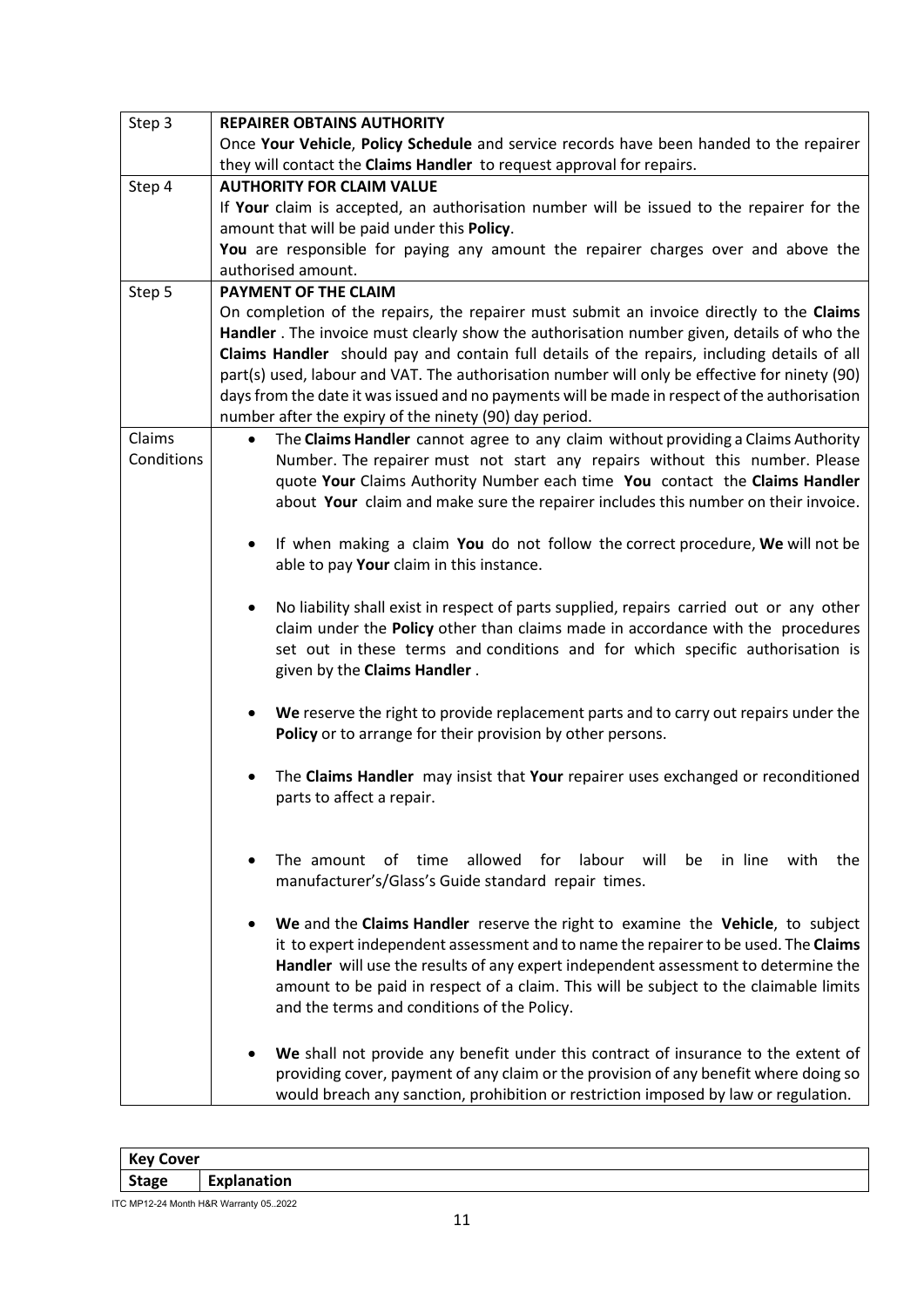| Step 1 | All lost and stolen Key(s) must be reported to Motorpoint Key Cover and the Police within      |
|--------|------------------------------------------------------------------------------------------------|
|        | forty-eight (48) hours of the discovery of their loss or theft and any crime reference numbers |
|        | retained.                                                                                      |
|        | Check the circumstances are covered by the Policy, then telephone Motorpoint Key Cover         |
|        | immediately stating the <b>Policy</b> Number if possible, on:                                  |
|        | 01603 369790                                                                                   |
|        | Motorpoint Key Cover will help arrange assistance from a qualified local locksmith and help    |
|        | You find alternative transport if required                                                     |
|        |                                                                                                |

| <b>Breakdown Cover</b> |                                                                                                                                                                                                                                                                                       |
|------------------------|---------------------------------------------------------------------------------------------------------------------------------------------------------------------------------------------------------------------------------------------------------------------------------------|
| <b>Stage</b>           | <b>Explanation</b>                                                                                                                                                                                                                                                                    |
| Step 1                 | If the Vehicle breaks down please call the 24 hour Control Centre on:<br>01206 812 763 (UK only)<br>(This telephone number is strictly for rescue purposes only) The Rescue Controller will assist<br>You professionally, sympathetically and deal with Your request quickly.         |
| Step 2                 | Please have the following information ready to give to the Rescue Controller, who will use this<br>to validate Your policy. Tell them;                                                                                                                                                |
|                        | 1)<br>You are a Motorpoint customer                                                                                                                                                                                                                                                   |
|                        | Your return telephone number with area code<br>2)                                                                                                                                                                                                                                     |
|                        | 3)<br>Your Policy type and number and the Vehicle registration                                                                                                                                                                                                                        |
|                        | 4)<br>The precise location of the Vehicle (or as accurately as You are able in the<br>circumstances)                                                                                                                                                                                  |
|                        | 5) What seems to be the problem (for example, if You have a puncture tell the Controller Your<br>tyre size).                                                                                                                                                                          |
|                        | The Rescue Controller will take Your details and ask You to remain by the telephone You are<br>calling from. Once arrangements have been made they will telephone to advise who will be<br>coming out to You and how long they are expected to take. You will then be asked to return |
|                        | to the Vehicle. Please remember to guard Your safety at all times but remain with or nearby                                                                                                                                                                                           |
|                        | the Vehicle until the Recovery Operator arrives. Once the Operator arrives at the scene please                                                                                                                                                                                        |
|                        | be guided by his/her safety advice. If the Police are present please advise them that You have                                                                                                                                                                                        |
|                        | contacted Your recovery service or give them the telephone number to call on Your behalf.                                                                                                                                                                                             |

| <b>MOT Test Cover</b> |                                                                                                            |
|-----------------------|------------------------------------------------------------------------------------------------------------|
| <b>Stage</b>          | <b>Explanation</b>                                                                                         |
| Step 1                | This must be done within thirty (30) days of the Vehicle being issued with a VT30 MOT failure<br>document. |
|                       | Please help the Claims Office by reporting Your claim according to the following procedure:                |
|                       | Firstly check the "What is Insured" and "What is not Insured" sections of this Insurance<br>$\bullet$      |
|                       | to confirm cover. If You wish to make a claim, then You must follow the procedure                          |
|                       | below.                                                                                                     |
|                       | <b>Contact the Claims Handler</b>                                                                          |
|                       | The telephone number is 0161 451 4803.                                                                     |
|                       | For Claims Authorisation, We will require:                                                                 |

ITC MP12-24 Month H&R Warranty 05..2022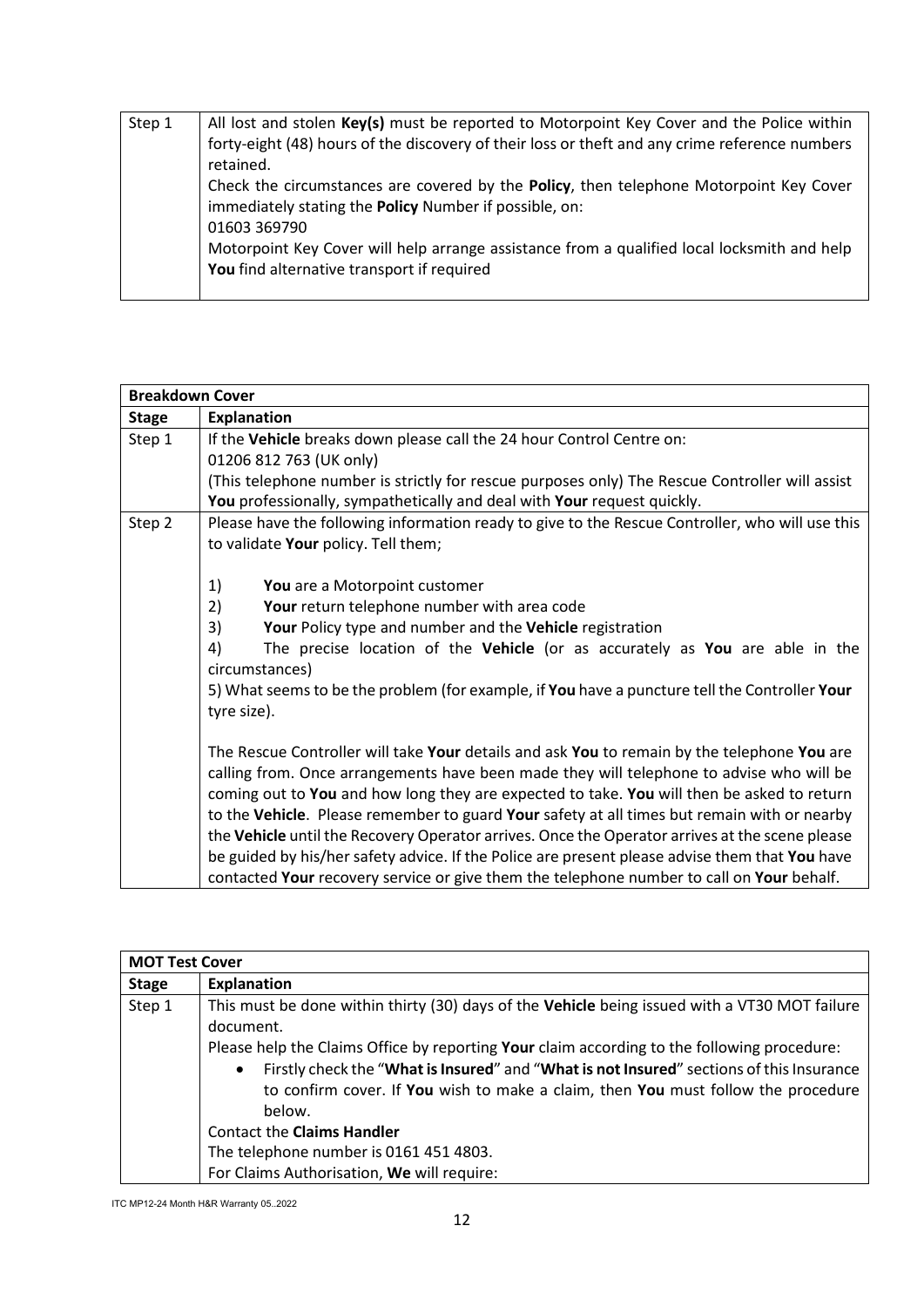| Your Policy number<br>$\bullet$                                                                                                                                                                                                                                                                                          |
|--------------------------------------------------------------------------------------------------------------------------------------------------------------------------------------------------------------------------------------------------------------------------------------------------------------------------|
| The exact mileage of Your Vehicle<br>$\bullet$                                                                                                                                                                                                                                                                           |
| Itemised repair cost estimate<br>$\bullet$                                                                                                                                                                                                                                                                               |
| Confirmation that Your VT30 is available                                                                                                                                                                                                                                                                                 |
| If the claim is covered by the Policy, and we have received the required items listed above then<br>verbal authorisation will be given to carry out the repair. A Claims Authority Number will be<br>issued with an Authorised Repair Cost which is the most We will pay for the repair, subject to<br>Your Sum Insured. |
| Payment                                                                                                                                                                                                                                                                                                                  |
| If We are paying the repairer direct they must send the                                                                                                                                                                                                                                                                  |
| Claims Office:                                                                                                                                                                                                                                                                                                           |
| an itemised repair invoice stating the Claim Authority Number,                                                                                                                                                                                                                                                           |
| a copy of the VT30 test certificate,                                                                                                                                                                                                                                                                                     |
| a copy of the previous valid MOT certificate                                                                                                                                                                                                                                                                             |
| proof of service history.                                                                                                                                                                                                                                                                                                |
| They will be reimbursed up to the Authorised Repair Cost. If You have paid the repairer, We                                                                                                                                                                                                                              |
| will reimburse You up to the authorised Repair Cost if You send the Claims Office:                                                                                                                                                                                                                                       |
| an itemised repair invoice stating the Claim Authority Number,                                                                                                                                                                                                                                                           |
| a copy of the VT30 test certificate,                                                                                                                                                                                                                                                                                     |
| a copy of the previous valid MOT certificate                                                                                                                                                                                                                                                                             |
| proof of service history.                                                                                                                                                                                                                                                                                                |

# **Points to note about the claims process:**

- The **Claims Hnadler** will appoint an **Approved Repairer** where possible who will be responsible for completing the necessary work in the event of a successful claim.
- Diagnostic costs that **We** will is limited to a maximum of one (1) hour at the maximum hourly labour rate towards an accepted claim.
- **We** or the **Claims Handler** reserve the right to subject the **Key(s), Lock(s)** or **Vehicle** to an independent assessment.
- **We** and the **Administrator,** the **Claims Handler** and the **Complaints Handler** may obtain and share information concerning any claim **You** may make against this **Policy** with the **Supplying Dealer** or any **Approved Repairer**, for the purposes of administering **Your Policy** and claim.

# **8. POLICY CONDITIONS**

### **Mechanical Breakdown Insurance**

**You** must comply with the following conditions to have the full protection of the Policy. If **You** do not comply with them **We** may at **Our** option cancel the **Policy** or refuse to deal with **Your** claim or reduce the amount of any claim payment.

### Duty of Care

**You** must not continue to drive the **Vehicle** after any damage or incident if this could cause further damage to the **Vehicle**.

Fraud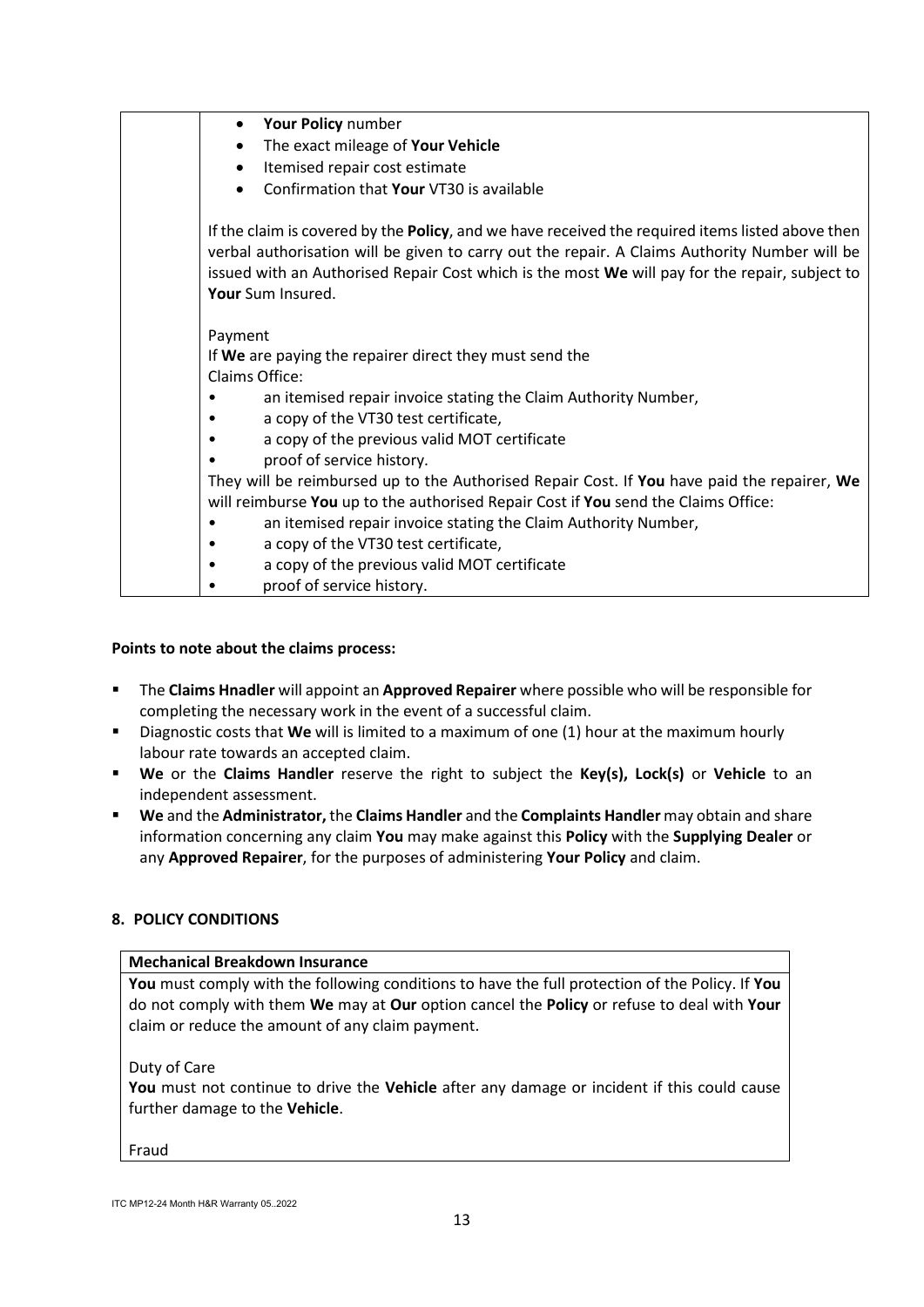**You** must not act in a fraudulent manner. If **You**, or anyone acting for **You**, make a claim under the **Policy** knowing the claim to be false, or fraudulently exaggerated in any respect; or make a statement in support of a claim, knowing the statement to be false in any respect; or submit a document in support of a claim, knowing the document to be forged or false in any respect; or make a claim in respect of any loss or damage caused by **Your** willful act, or with **Your** connivance, then:

- **We** shall not pay the claim;
- **We** shall not pay any other claim which has been made or will be made under the Policy;
- **We** may at **Our** option declare the Policy void;
- **We** shall be entitled to recover from **You** the amount of any claim already paid under the **Policy**;
- **We** shall not make any return of premium; and
- **We** may inform the Police of the circumstances.

# **SERVICING**

The **Vehicle** must be serviced in line with the manufacturer's recommended guidelines. If the **Vehicle** has no service history, or the service history is incomplete, the **Vehicle** must be serviced by a VAT-registered garage within twelve (12) months or 12,000 miles (whichever is sooner) from the date **You** bought the **Vehicle**. It must then be serviced in line with the manufacturer's specifications, or every twelve (12) months or 12,000 miles (whichever is the sooner). The servicing must include the following.

- Changing the engine oil and filter
- Checking oil levels in the gearbox and differential, and topping them up if necessary
- Checking the coolant level and the strength of the antifreeze or inhibitor, and topping up if necessary
- Checking the timing belt (if one is fitted) and renewing it if necessary
- Replacing the brake fluid in line with the manufacturer's recommendation

The interval between services must not go over the set time or mileage by more than twentyone (21) days or 750 miles. If any circumstances prevent the service from being carried out on time, **You** must immediately send to the **Administrator** written notice of this by 'Signed for' mail.

**You** must keep proof of each service as we may need to check it if **You** make a claim.

The only acceptable proof of servicing will be the fully detailed VAT service invoice, showing the date of the service and the mileage. **You** must keep all these invoices.

If **You** do not provide satisfactory proof of servicing, **Your Vehicle** will not be covered.

# **Warning**

Timing belts [otherwise known as camshaft drive belts]. If **Your Vehicle** has a timing belt, please make sure that it is in good condition and that it is checked and changed in line with the manufacturer's recommendations. If the timing belt breaks it can cause serious and unnecessary engine damage and inconvenience. No responsibility will be accepted for damage caused by the failure of a worn-out timing belt.

# **Key Cover**

**You** must comply with the following conditions to have the full protection of **Your Policy**. If **You** do not comply with them **We** may at **Our** option: cancel the **Policy**; refuse to deal with Your claim or reduce the amount of any claim payment.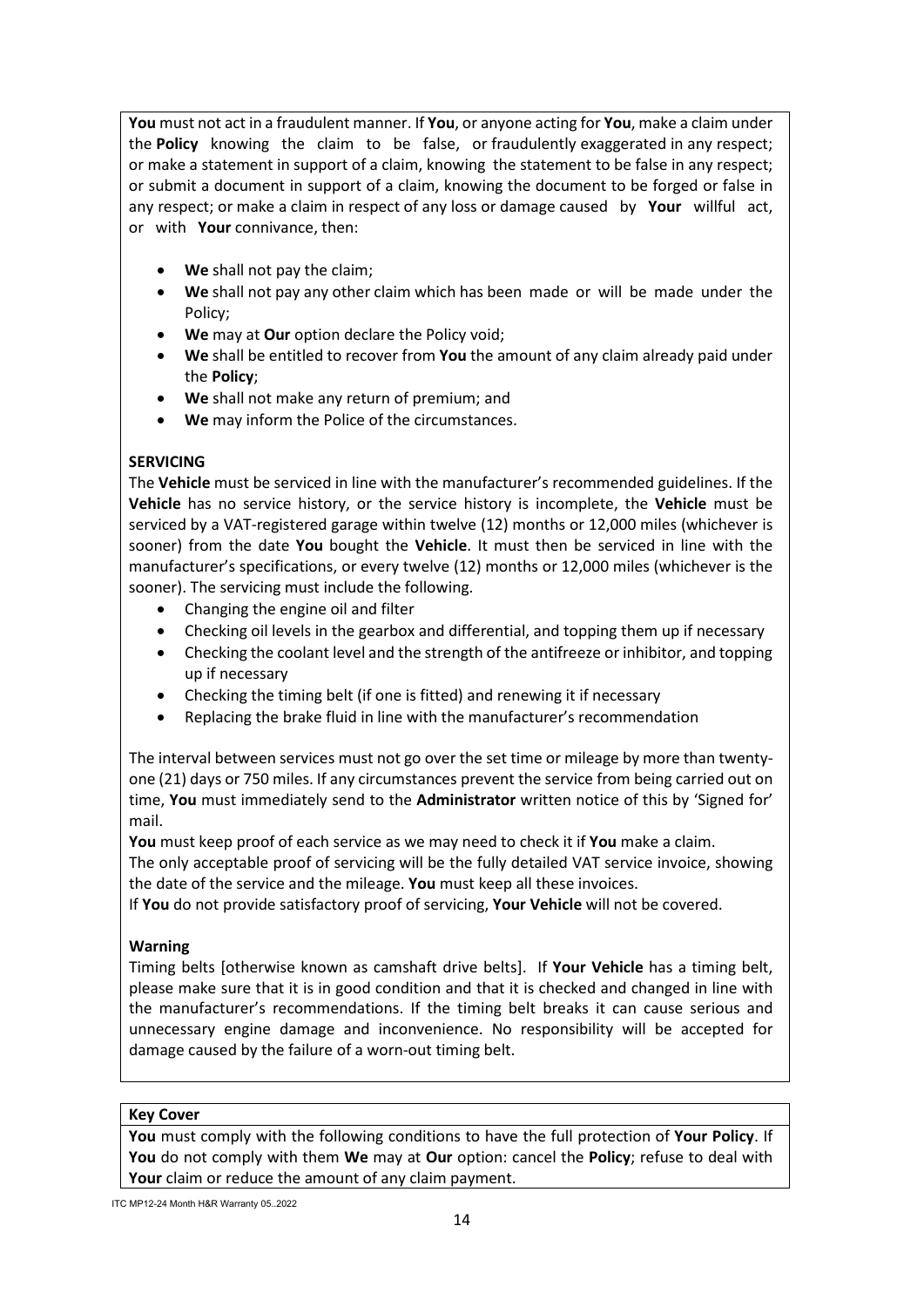- All lost and stolen keys must be reported to Motorpoint Key Cover within forty-eight (48) hours of discovery of their loss or theft
- Lost and stolen keys must be reported within forty-eight (48) hours of discovery of their loss or theft to the Police, with the Crime Reference Number retained.
- The total claims in the period of insurance not to exceed the limit in the **Policy Schedule**.
- To claim for key and lock replacement five (5) days must be allowed after registering the loss of **Your** keys with the **Claims Handler**. If the keys are not found in this period a claim can be made up to £500. If keys are found within the five (5) days no claim can be made for key or lock replacement. In the situation of keys being stolen then immediate authorisation for lock and key replacement will be given. The claim will be paid on receipt of a Police report sheet and appropriate bills, up to the maximum limits.
- All receipts for key and lock replacement and call-outs must be forwarded to the **Claims Handler**.
- If keys are not lost or stolen then no claim will apply.

### **Breakdown Cover**

**We** will provide cover if:

**You** have met all the terms and conditions within this insurance.

The information provided to **Us**, as far as **You** are aware, is correct.

The **Policy** is not transferable to any other **Vehicle**.

The driver of the **Vehicle** must remain with or nearby the **Vehicle** until help arrives.

**We** will not be held liable for any costs incurred if **You** are unable to make a connection to the contact telephone number provided.

**We** reserve the right to charge **You** for any costs incurred as a result of incorrect location details being provided.

Motorpoint Breakdown Cover is administered by Call Assist. Should **You** wish to contact them, please send **Your** correspondence to their head office: Motorpoint Breakdown Cover, c/o Call Assist, Axis Court, North Station Road, Colchester, Essex, CO1 1UX

### **MOT Test Cover**

**You** must comply with the following conditions to have the full protection of **Your** policy. If **You** do not comply with them **We** may at **Our** option: cancel the Policy; refuse to deal with **Your** claim or reduce the amount of any claim payment:

Valid **MOT Certificate**: If required by the Department of Transport **Your Vehicle** must have a valid **MOT Certificate**, prior to and at all times during the Period of Insurance. **Vehicle**s under three (3) years old are exempt. The next **MOT Test** date must not be any earlier than six (6) months after the purchase date of this Policy.

Duty of Care: **Your Vehicle** must be serviced at a garage in accordance with the manufacturer's recommendations detailed in the **Vehicle**'s Servicing Handbook, or within a tolerance of thirty (30) days or 1,000 miles whichever occurs first, of the stipulated service interval. It is **Your** responsibility to establish **Your Vehicle** manufacturer's servicing schedules and to comply with them by both time and mileage whichever is the sooner.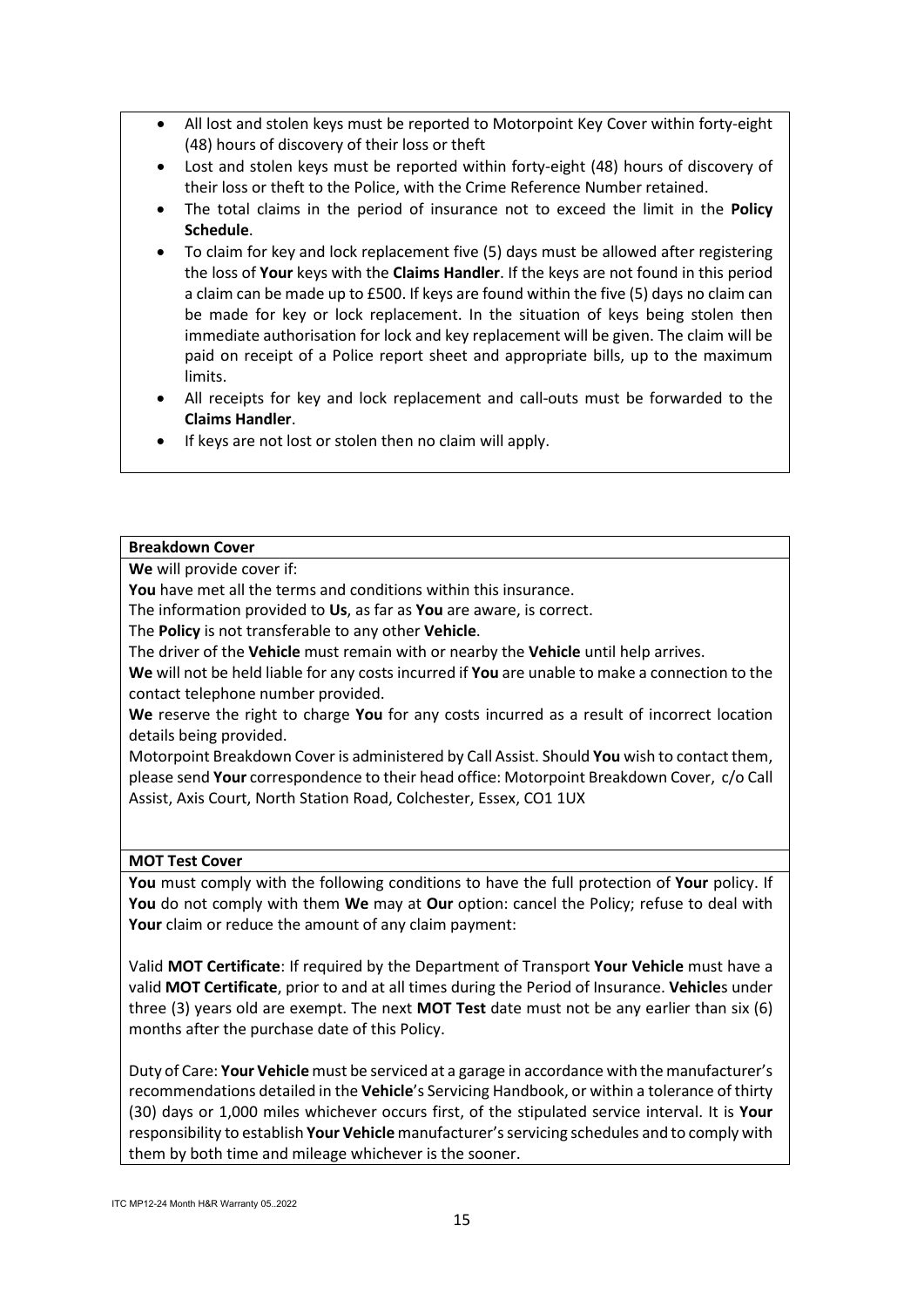Choice: **You** may take **Your Vehicle** to the Department of Transport approved **MOT Test** station of **Your** choice.

Should **Your Vehicle** fail it's MOT, **Your** repairs can be carried out at **Your** choice of repairers.

Eligibility for cover: **You** can apply for cover under this **Policy** if at inception **Your Vehicle** has a valid MOT certificate or is exempt i.e. **Vehicle**s under three (3) years old are not required to hold **MOT Certificate**s.

- The maximum benefit payable by **Us**is detailed in **Section 5 – WHAT IS COVERED** and on the **Policy Schedule**.
- If **You** are covered by any other insurance or warranty for the same or similar benefit(s) provided under this **Policy**, then **We** will only be responsible for paying a fair proportion of any benefit which **We** would otherwise be due to pay.
- **You** will be responsible for payment of any repair work completed by the **Approved Repairer** that falls outside of the scope of this **Policy**.
- The maximum benefit payable by **Us** in respect of the **Vehicle** is the claims limit on the **Policy Schedule**.
- **This Policy** shall not acquire a surrender value.
- It shall not be possible for **You** to assign or change the benefits of this **Policy** in any way whatsoever, other than as specified in **Section 10** - **TRANSFERRING YOUR POLICY**.
- **We** have the right to take proceedings in **Your** name, in order to recover for **Our** benefit, the amount of any payment made under this **Policy**.
- **You** must notify the **Administrator** as soon as possible if any of **Your** details change during the **Policy** term.

### **9. ADDITONAL BENEFITS**

The extra benefits listed below will be provided subject to the limits specified in the Proposal / **Policy** Schedule if any of the parts covered under the **Policy** fail. **Vehicle**.

### **Vehicle** Replacement

The **Claims Handler** will pay up to £30 a day [including VAT], for up to a maximum of 7 (seven) days, towards the cost of a replacement **Vehicle**. **You** can only have a replacement **Vehicle** if the **Vehicle** is being repaired under the **Policy** and prior authority has been given by the **Claims Handler.** 

### **Exclusions**

- We will not provide a replacement **Vehicle** for the first 24 hours that **You** are without the **Vehicle** or during any delay the repairer may have waiting for parts or commencing repairs.
- We will not cover the costs of or fuel or insurance for the replacement **Vehicle**.
- We will not cover any motoring fines and congestion charges that **You** may incur

# **10.TRANSFERRING YOUR POLICY**

This **Policy** cannot be transferred to another **Vehicle** or to any subsequent owner of the **Vehicle** except where ownership of the **Vehicle** is transferred to a **Family Member.** Cover may be transferred to that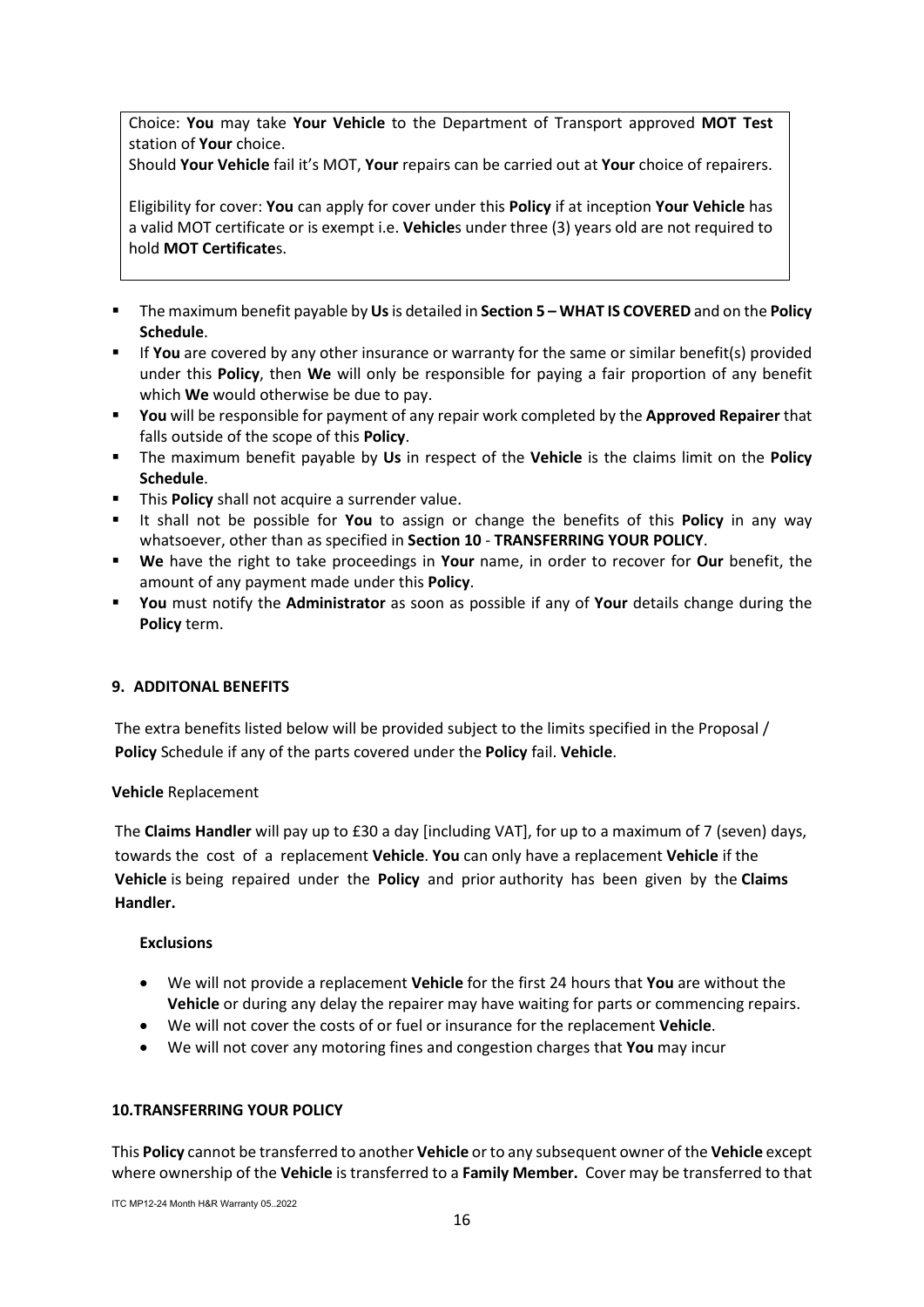**Family Member** by contacting the **Administrator** within ninety (90) days of change of ownership, so long as that **Family Member** meets the eligibility criteria in **Section 3** - **ELIGIBILITY**.

### **11. CANCELLING YOUR POLICY**

**You** may cancel the **Policy** with the **Supplying Dealer within** thirty (30) days of the delivery date of **Your Vehicle** without financial penalty provided no claim has been submitted. Thereafter both parties must give thirty (30) days' notice of cancellation. The **Policy** has no surrender value and no premium paid will be refunded after thirty (30) days of **Your Vehicle** delivery date.

### **12. COMPLAINTS PROCEDURE**

If **You** wish to make a complaint about the conduct of the sale of this **Policy**, including any information provided as part of the sale, please contact the **Supplying Dealer**.

The **Complaints Handler** handles all other complaints relating to this **Policy** on **Our** behalf. If **You** wish to make a complaint, please do so:

- by telephone on 0117 456 2443; or
- by writing to the Customer Outcome Manager a[t complaints@itccompliance.co.uk](mailto:complaints@itccompliance.co.uk)

The **Complaints Handler** will acknowledge **Your** complaint promptly and will aim to resolve it within eight (8) weeks from first notification.

If the **Complaints Handler** cannot resolve **Your** complaint within this period, they will notify **You** in writing to confirm the reasons why. In this case, or if **Your** complaint is not resolved to **Your** satisfaction, the **Complaints Handler** will advise **You** of **Your** rights to refer **Your** complaint to The Financial Ombudsman Service, free of charge:

- by submitting **Your** complaint online please see financial-ombudsman.org.uk; or
- by email at [complaint.info@financial-ombudsman.org.uk;](mailto:complaint.info@financial-ombudsman.org.uk) or
- by telephone on 0207 964 1000; or
- by writing to the Financial Ombudsman Service, Exchange Tower, Harbour Exchange Square, Isle of Dogs, London, E14 9SR UK.

**IMPORTANT**: The Financial Ombudsman Service will expect **You** to have followed the above procedure before they accept **Your** case.

Following this complaints procedure does not affect **Your** legal rights.

### **13.SANCTIONS**

**We** shall not provide any benefit under this contract of insurance to the extent of providing cover, payment of any claim or the provision of any benefit where doing so would breach any sanction, prohibition or restriction imposed by law or regulation.

### **14. THIRD PARTY RIGHTS**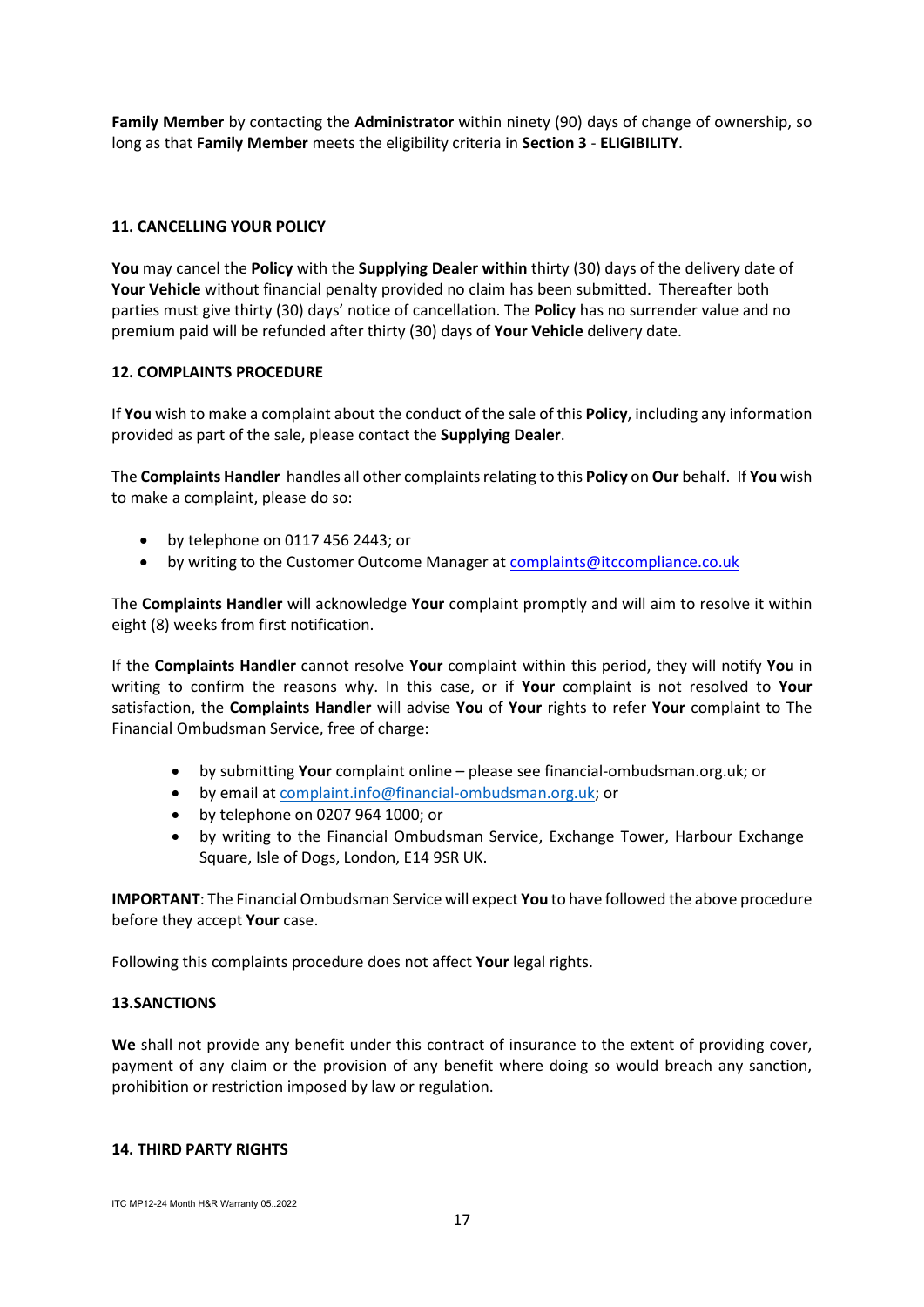Except where otherwise required by law, **You** and **We** have agreed that:

- it is not intended for any third party to this contract to have the right to enforce the terms of this **Policy**; and
- **You** and **We** can rescind or vary the terms of this contract without the consent of any third party to this **Policy**, who might seek to assert that they have rights under this **Policy**.

### **15. MISINFORMATION**

When applying for insurance, varying **Your** cover, or submitting a claim, **You** or anyone acting on **Your** behalf must take reasonable care to answer all questions honestly and to the best of **Your** knowledge. Failure to do so may affect the validity of **Your Policy** or the payment of **Your** claim.

### **16. APPLICABLE LAW**

This **Policy** shall be subject to the law of England and Wales, unless **We** and **You** agree otherwise.

### **17. COMPENSATION SCHEME**

**You** may be entitled to compensation from the Financial Services Compensation Scheme (FSCS) in the UK if, in the unlikely event, Fortegra Europe Insurance Company Ltd cannot meet its liabilities under this **Policy**. The level and extent of compensation provided will depend on the location of the risk, the type of insurance and on the circumstances of the claim.

Further information about the Financial Services Compensation Scheme is available from the FSCS website www.fscs.org.uk.

The FSCS can be contacted:

- online by completing the form on the FSCS website [www.fscs.org.uk/contact-us/;](http://www.fscs.org.uk/contact-us/) or
- by calling 0800 678 1100; or
- by writing to Financial Services Compensation Scheme, PO Box 300, Mitcheldean, GL17 1DY; or
- by live chat via the FSCS website [www.fscs.org.uk/contact-us/.](http://www.fscs.org.uk/contact-us/)

### **18. PRIVACY AND DATA PROTECTION NOTICE**

### Data Protection

Fortegra Europe Insurance Company Ltd and the **Complaints Handler** (as Joint Data Controllers) are committed to protecting and respecting **Your** privacy in accordance with the current Data Protection Legislation ("Legislation"). Below is a summary of the main ways in which **We** process **Your** personal data.

### How **We** Use **Your** Personal Data

**We** may use the personal data **We** hold about **You** for the purposes of performing **Your** contract of insurance, this includes providing insurance that **You** request of **Us** and administering the same; including handling claims and any other related purposes, underwriting (which may include underwriting decisions made via automated means), offering renewal terms, pricing or statistical purposes. **We** may also use **Your** data to safeguard against fraud and money laundering and to meet **Our** general legal and regulatory obligations.